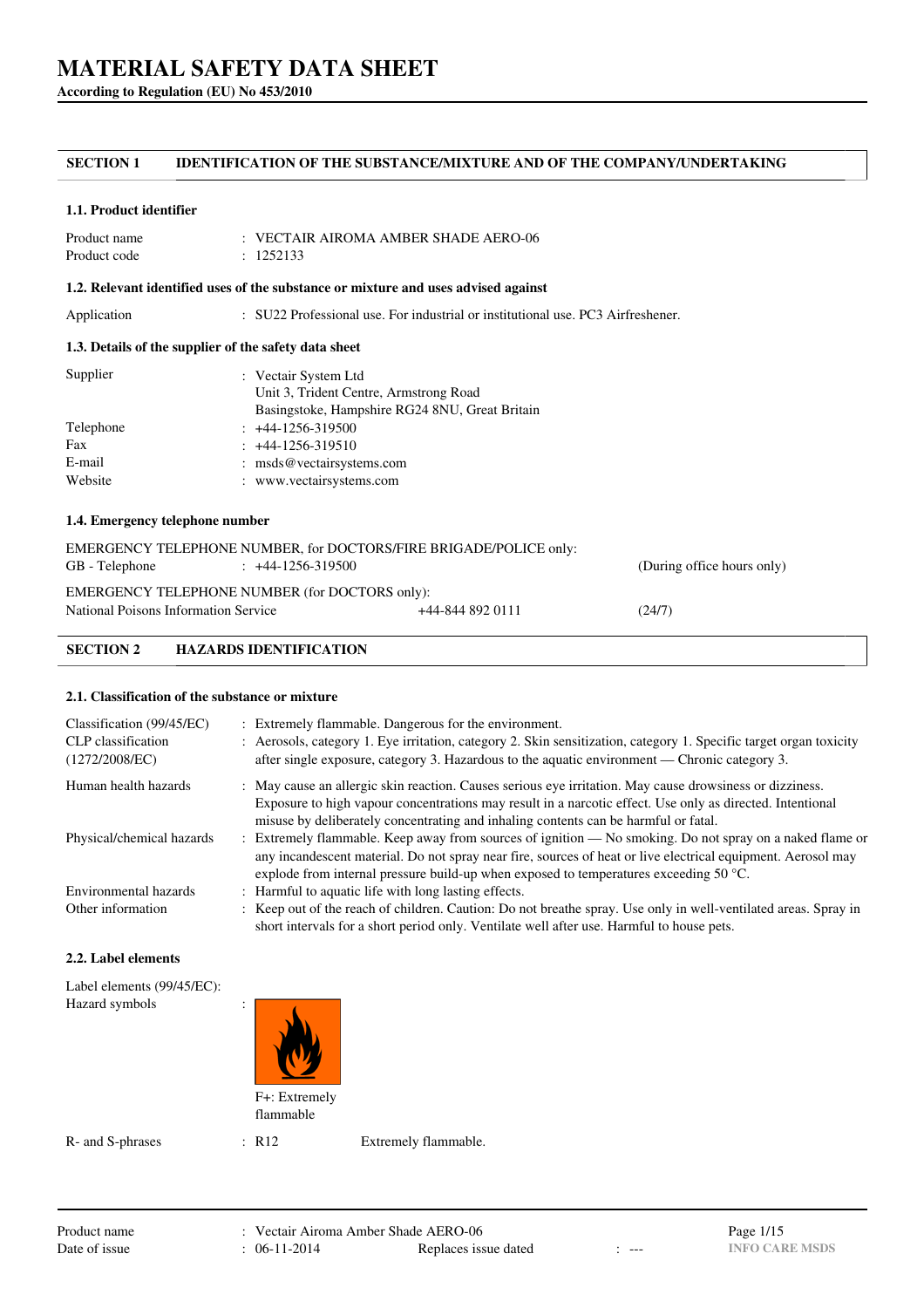**According to Regulation (EU) No 453/2010**

|                                                     | R52/53                  | Harmful to aquatic organisms, may cause long-term adverse effects in the aquatic<br>environment.                                                                                                                                                                                                                                                                                                                                                        |
|-----------------------------------------------------|-------------------------|---------------------------------------------------------------------------------------------------------------------------------------------------------------------------------------------------------------------------------------------------------------------------------------------------------------------------------------------------------------------------------------------------------------------------------------------------------|
|                                                     | S <sub>2</sub>          | Keep out of the reach of children.                                                                                                                                                                                                                                                                                                                                                                                                                      |
|                                                     | S16                     | Keep away from sources of ignition - No smoking.                                                                                                                                                                                                                                                                                                                                                                                                        |
|                                                     | S23 Aerosol             | Do not breathe spray.                                                                                                                                                                                                                                                                                                                                                                                                                                   |
|                                                     | S51                     | Use only in well-ventilated areas.                                                                                                                                                                                                                                                                                                                                                                                                                      |
| Additional labelling                                |                         | : Important: Pressurized container; protect from sunlight and do not expose to temperatures exceeding 50°C.<br>Do not pierce or burn, even after use. Do not spray on a naked flame or any incandescent material.                                                                                                                                                                                                                                       |
| Label elements (1272/2008/EC):                      |                         |                                                                                                                                                                                                                                                                                                                                                                                                                                                         |
| Hazard pictograms                                   |                         |                                                                                                                                                                                                                                                                                                                                                                                                                                                         |
| Signal word                                         | : Danger                |                                                                                                                                                                                                                                                                                                                                                                                                                                                         |
| H- and P-phrases                                    | $\pm$ H222              | Extremely flammable aerosol.                                                                                                                                                                                                                                                                                                                                                                                                                            |
|                                                     | H <sub>229</sub>        | Pressurised container: May burst if heated.                                                                                                                                                                                                                                                                                                                                                                                                             |
|                                                     | H317                    | May cause an allergic skin reaction.                                                                                                                                                                                                                                                                                                                                                                                                                    |
|                                                     | H412                    | Harmful to aquatic life with long lasting effects.                                                                                                                                                                                                                                                                                                                                                                                                      |
|                                                     | P <sub>251</sub>        | Do not pierce or burn, even after use.                                                                                                                                                                                                                                                                                                                                                                                                                  |
|                                                     | P410+P412               | Protect from sunlight. Do not expose to temperatures exceeding 50 °C/122 °F.                                                                                                                                                                                                                                                                                                                                                                            |
|                                                     | P <sub>210</sub>        | Keep away from heat, hot surfaces, sparks, open flames and other ignition sources. No<br>smoking.                                                                                                                                                                                                                                                                                                                                                       |
|                                                     | P <sub>211</sub>        | Do not spray on an open flame or other ignition source.                                                                                                                                                                                                                                                                                                                                                                                                 |
|                                                     | P <sub>280</sub> gloves | Wear protective gloves.                                                                                                                                                                                                                                                                                                                                                                                                                                 |
|                                                     | P333+P313               | If skin irritation or rash occurs: Get medical advice/attention.                                                                                                                                                                                                                                                                                                                                                                                        |
|                                                     | $P362 + P364$<br>P501   | Take off contaminated clothing and wash it before reuse.<br>Dispose of contents/container to an official chemical waste depot.                                                                                                                                                                                                                                                                                                                          |
|                                                     |                         |                                                                                                                                                                                                                                                                                                                                                                                                                                                         |
| Additional labelling (99/45/EC and/or 1272/2008/EC) |                         | : Where the mixture is labelled in accordance with Regulation (EC) No 1272/2008 (CLP)                                                                                                                                                                                                                                                                                                                                                                   |
|                                                     |                         | the packaging shall (also) carry the text: Contains: Propan-2-ol ; $(Z)$ -3-hexenyl salicylate;                                                                                                                                                                                                                                                                                                                                                         |
|                                                     |                         | 3-p-Cumenyl-2-methylpropionaldehyde; 3,7-Dimethylocta-1,6-diene; Eugenol; Phenol, 2-methoxy-,                                                                                                                                                                                                                                                                                                                                                           |
|                                                     |                         | reaction products with 2,2-dimethyl-3-methylenebicyclo[2.2.1] heptane, hydrogenated; Geraniol.                                                                                                                                                                                                                                                                                                                                                          |
|                                                     |                         | $\therefore$ 6 % of the mixture consists of ingredient(s) of unknown acute inhalation toxicity.                                                                                                                                                                                                                                                                                                                                                         |
| 2.3. Other hazards                                  |                         |                                                                                                                                                                                                                                                                                                                                                                                                                                                         |
| Other information                                   | than $0,1\%$ .          | : The classification of this product is based on the non-aerosolised form of the mixture (on basis of section<br>1.1.3.7. of Regulation (EC) No 1272/2008). The product does not need to carry all label elements required by<br>Article 17 of Regulation (EC) No 1272/2008 on the basis of Annex I, point 1.5.2.1. Exemption for packages<br>where the contents do not exceed 125 ml. Does not contain PBT or vPvB substances in concentrations higher |
| <b>SECTION 3</b>                                    |                         | <b>COMPOSITION / INFORMATION ON INGREDIENTS</b>                                                                                                                                                                                                                                                                                                                                                                                                         |

#### **3.2. Mixtures**

Product description : Mixture.

Information on hazardous substances:

| Substance name | Concentration  | CAS nr.        | EC number | Symbols | R-phrases      |
|----------------|----------------|----------------|-----------|---------|----------------|
|                | $(w/w)$ $(\%)$ |                |           |         |                |
| Isobutane      | 25 - 50        | $175 - 28 - 5$ | 200-857-2 | F-      | $\overline{1}$ |
| Ethanol        | $10 - 520$     | $64 - 17 - 5$  | 200-578-6 |         |                |
| Propane        | $10 - 20$      | 74-98-6        | 200-827-9 | IF+     | $\overline{1}$ |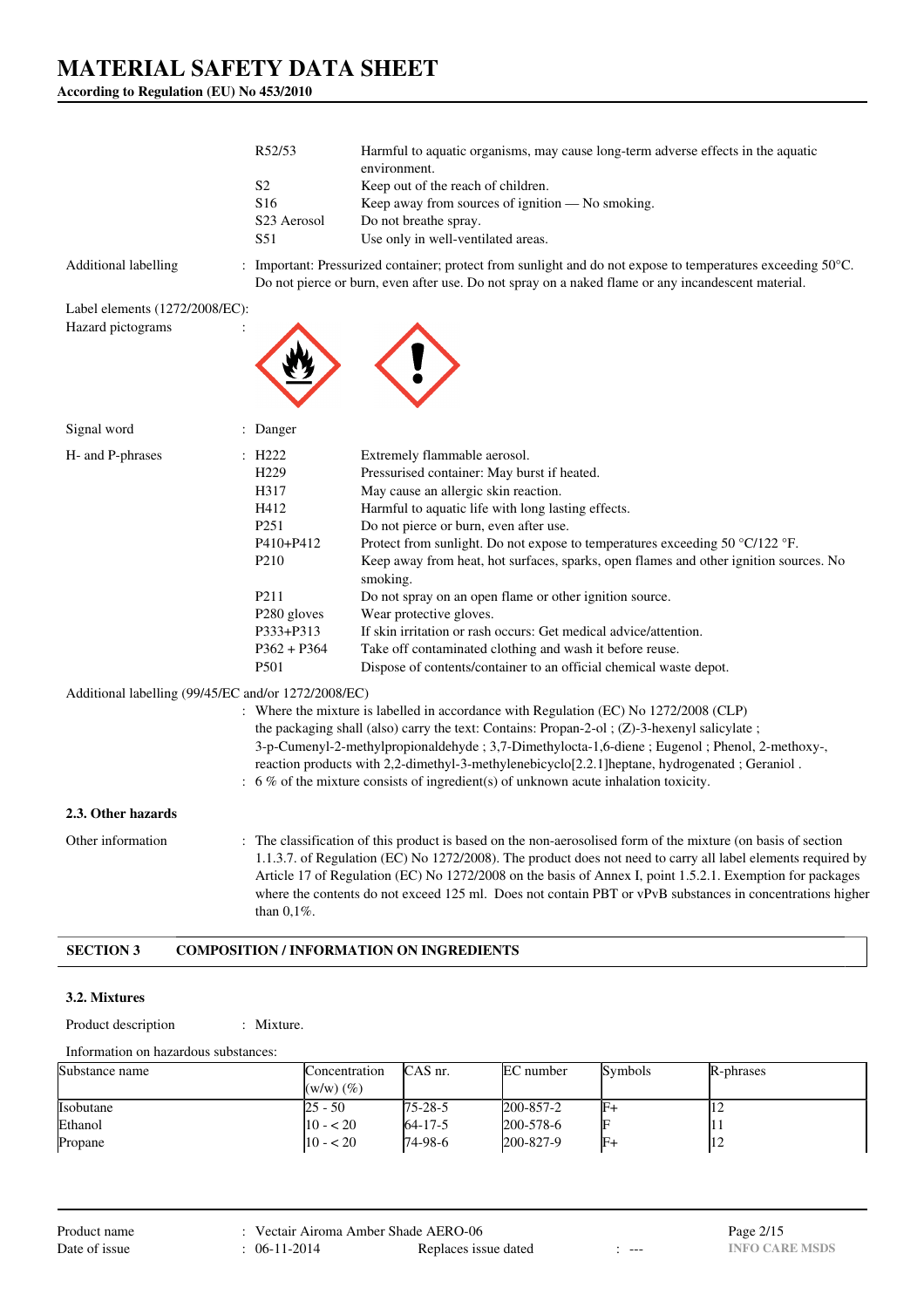## **According to Regulation (EU) No 453/2010**

| Propan-2-ol                                        | $5 - 10$  | $67 - 63 - 0$  | 200-661-7 | F;Xi  | 11-36-67    |
|----------------------------------------------------|-----------|----------------|-----------|-------|-------------|
| Propyleneglycol                                    | $1 - 5$   | $57 - 55 - 6$  | 200-338-0 |       |             |
| 2,6-Dimethyloct-7-en-2-ol                          | $1 - 5$   | 18479-58-8     | 242-362-4 | Xi    | 38          |
| <b>Butane</b>                                      | $0.1 - 1$ | 106-97-8       | 203-448-7 | $F+$  | 12          |
| Linalyl acetate                                    | $0.1 - 1$ | 115-95-7       | 204-116-4 | Хi    | 38          |
| 2-Phenylethanol                                    | $0.1 - 1$ | $60 - 12 - 8$  | 200-456-2 | Xn    | 22-36       |
| A mixture of: cis-tetrahydro-2-isobutyl-4-         | $0,1 - 1$ | 63500-71-0     | 405-040-6 | Xi    | 36          |
| methylpyran-4-ol; trans-tetrahydro-2-              |           |                |           |       |             |
| isobutyl-4-methylpyran-4-ol                        |           |                |           |       |             |
| $(Z)$ -3-hexenyl salicylate                        | $0,1 - 1$ | 65405-77-8     | 265-745-8 | Xi; N | 43-50/53    |
| Naphtha (petroleum), hydrotreated heavy            | $0,1 - 1$ | 64742-48-9     | 265-150-3 | Xn    | 65-66       |
| Benzyl acetate                                     | $0,1 - 1$ | $140 - 11 - 4$ | 205-399-7 | ----- |             |
| Isobutyl salicylate                                | $0.1 - 1$ | 87-19-4        | 201-729-9 | Xn    | 22          |
| 3,7-Dimethyloctan-3-ol                             | $0.1 - 1$ | 78-69-3        | 201-133-9 | Xi; N | 38-51/53    |
| Geranyl acetate                                    | $0.1 - 1$ | 105-87-3       | 203-341-5 | N     | 51/53       |
| $4-(2,6,6-trimethylcyclohex-1-ene-1-yl)-$          | $0,1 - 1$ | 14901-07-6     | 238-969-9 | IN    | 51/53       |
| but-3-ene-2-one                                    |           |                |           |       |             |
| Undecan-4-olide                                    | $0.1 - 1$ | 104-67-6       | 203-225-4 | IN    | 51/53       |
| 3-p-Cumenyl-2-methylpropionaldehyde                | < 0.1     | 103-95-7       | 203-161-7 | Xn; N | 38-43-51/53 |
| 3,7-Dimethylocta-1,6-diene                         | < 0,1     | 2436-90-0      | 219-433-3 | Xi    | 10-38-43-65 |
| Eugenol                                            | < 0.1     | $97 - 53 - 0$  | 202-589-1 | Xi    | 36-43       |
| Phenol, 2-methoxy-, reaction products with $< 0.1$ |           | 70955-71-4     | 275-062-7 | Xi    | 43          |
| $2,2$ -dimethyl-3-                                 |           |                |           |       |             |
| methylenebicyclo[2.2.1] heptane,                   |           |                |           |       |             |
| hydrogenated                                       |           |                |           |       |             |
| Geraniol                                           | < 0.1     | $106 - 24 - 1$ | 203-377-1 | Xi    | 38-41-43    |

Reference is made to chapter 16 for full text of each relevant R phrase. Occupational exposure limit(s), if relevant, are listed in section 8.

| Substance name                             | REACH nr.         | <b>Hazard Class</b>                                 | Pictograms    | H-phrases                           |
|--------------------------------------------|-------------------|-----------------------------------------------------|---------------|-------------------------------------|
| Isobutane                                  | 01-2119485395-27  | Flam. Gas 1; Press. Gas                             | GHS02; GHS04  | H220; H280                          |
| Ethanol                                    | 01-2119457610-43  | Flam. Liq. 2; Eye Irrit. 2                          | GHS02; GHS07  | H225; H319                          |
| Propane                                    | 01-2119486944-21  | Flam. Gas 1; Press. Gas                             | GHS02; GHS04  | H220; H280                          |
| Propan-2-ol                                | 01-2119457558-25  | Flam. Liq. 2; Eye Irrit. 2;<br>STOT SE <sub>3</sub> | GHS02; GHS07  | H225; H319; H336                    |
| Propyleneglycol                            | 01-2119456809-23  |                                                     |               |                                     |
| 2,6-Dimethyloct-7-en-2-ol                  | 01-2119457274-37  | Skin Irrit. 2; Eye Irrit. 2                         | GHS07         | H315; H319                          |
| <b>Butane</b>                              | 01-2119474691-32  | Flam. Gas 1; Press. Gas                             | GHS02; GHS04  | H <sub>220</sub> : H <sub>280</sub> |
| Linalyl acetate                            | 01-2119454789-19  | Skin Irrit. 2; Eye Irrit. 2                         | GHS07         | H315; H319                          |
| 2-Phenylethanol                            | 01-2119963921-31  | Acute Tox. 4; Eye Irrit. 2 GHS07                    |               | H302; H319                          |
| A mixture of: cis-tetrahydro-2-isobutyl-4- | 101-0000015458-64 | Eye Irrit. 2                                        | GHS07         | H319                                |
| methylpyran-4-ol; trans-tetrahydro-2-      |                   |                                                     |               |                                     |
| isobutyl-4-methylpyran-4-ol                |                   |                                                     |               |                                     |
| (Z)-3-hexenyl salicylate                   | 01-2119987320-37  | Skin Sens. 1; Aquatic<br>Chronic 2                  | GHS07: GHS09  | H317: H410                          |
| Naphtha (petroleum), hydrotreated heavy    |                   | Asp. Tox. 1                                         | GHS08         | H304; EUH066                        |
| Benzyl acetate                             | 01-2119638272-42  | Aquatic Chronic 3                                   | ----          | H412                                |
| Isobutyl salicylate                        |                   | Acute Tox. 4                                        | GHS07         | H302                                |
| 3,7-Dimethyloctan-3-ol                     | 01-2119454788-21  | Eye Irrit. 2; Skin Irrit. 2                         | GHS07         | H315; H319                          |
| Geranyl acetate                            | 01-2119973480-35  | Aquatic Chronic 2                                   | GHS09         | H411                                |
| $4-(2,6,6-trimethylcyclohex-1-ene-1-yl)-$  | 01-2119937833-30  | Aquatic Chronic 2                                   | GHS09         | H411                                |
| but-3-ene-2-one                            |                   |                                                     |               |                                     |
| Undecan-4-olide                            | 01-2119959333-34  | Aquatic Chronic 2                                   | GHS09         | H411                                |
| 3-p-Cumenyl-2-methylpropionaldehyde        | 01-2119970582-32  | Skin Irrit. 2; Skin Sens. 1; GHS07                  |               | H315; H317                          |
|                                            |                   | Aquatic Chronic 2                                   |               |                                     |
| 3,7-Dimethylocta-1,6-diene                 |                   | Flam. Liq. 3; Asp. Tox.                             | GHS02; GHS07; | H226; H304; H315; H317              |
|                                            |                   | 1; Skin Irrit. 2; Skin Sens. GHS08                  |               |                                     |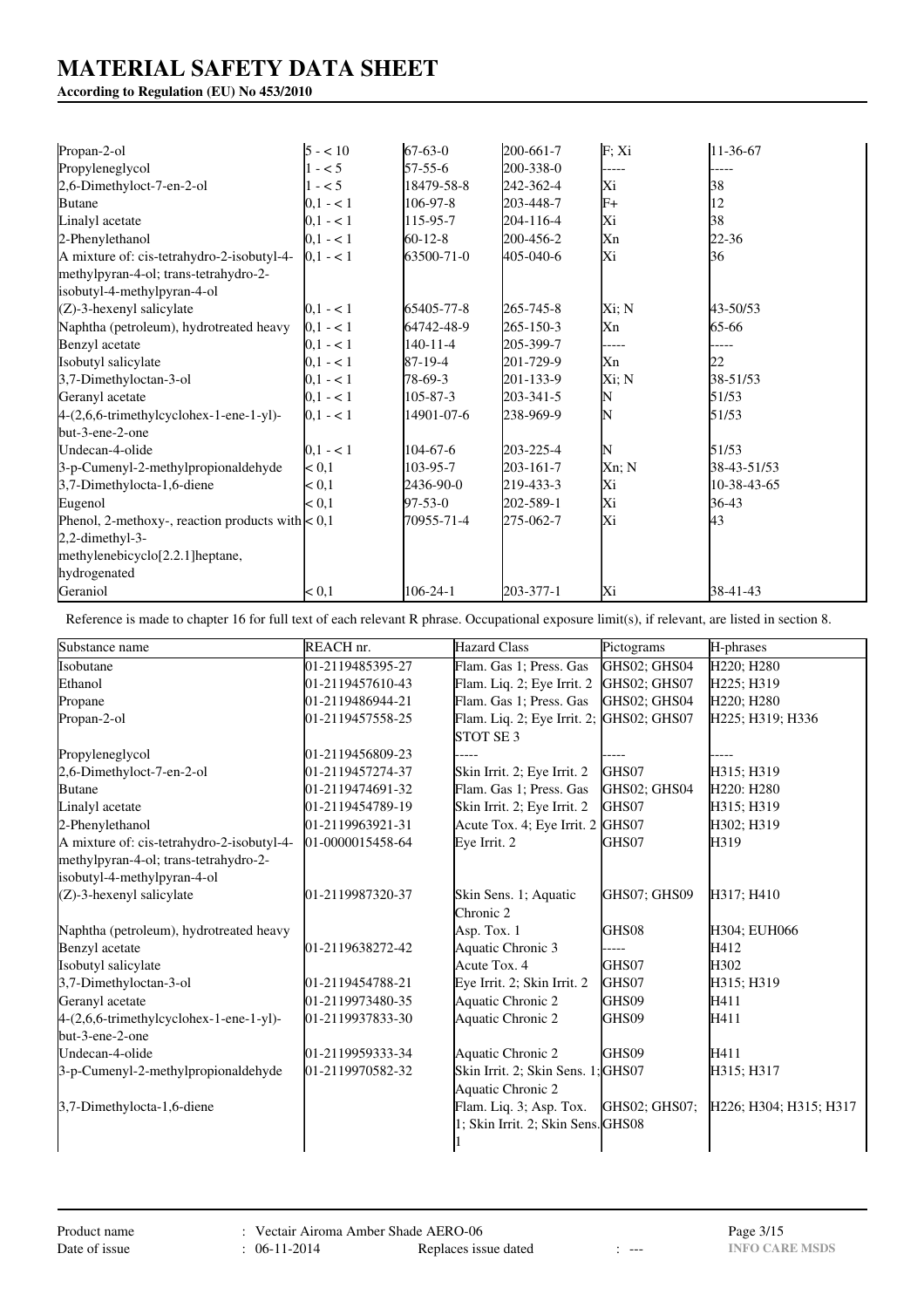## **According to Regulation (EU) No 453/2010**

| Eugenol                                      |                  | Eye Irrit. 2; Skin Sens. 1                 | GHS07        | H319: H317       |
|----------------------------------------------|------------------|--------------------------------------------|--------------|------------------|
| Phenol, 2-methoxy-, reaction products with   |                  | Skin Sens. 1                               | GHS07        | H317             |
| $2,2$ -dimethyl-3-                           |                  |                                            |              |                  |
| methylenebicyclo <sup>[2.2.1]</sup> heptane, |                  |                                            |              |                  |
| hydrogenated                                 |                  |                                            |              |                  |
| Geraniol                                     | 01-2119552430-49 | Skin Sens. 1; Eye Dam.<br>1: Skin Irrit. 2 | GHS05: GHS07 | H317; H318; H315 |

Reference is made to chapter 16 for full text of each relevant H phrase.

## **SECTION 4 FIRST-AID MEASURES**

### **4.1. Description of first aid measures**

| First aid measures |                                                                                                                                                    |
|--------------------|----------------------------------------------------------------------------------------------------------------------------------------------------|
| Inhalation         | : Not applicable under normal conditions of use. Consult a doctor if victim feels unwell.                                                          |
| Skin contact       | : Take off contaminated clothing. Wash off skin with plenty of water and soap before product dries up. Consult<br>a doctor if irritation persists. |
| Eye contact        | : Wash out with (lukewarm) water for at least 15 minutes. Remove contact lenses. Consult a doctor.                                                 |
| Ingestion          | : Aerosol/mist: Ingestion is unlikely to occur.                                                                                                    |

## **4.2. Most important symptoms and effects, both acute and delayed**

| Effects and symptoms |                                                                                                          |
|----------------------|----------------------------------------------------------------------------------------------------------|
| Inhalation           | : No specific effects and/or symptoms are known.                                                         |
| Skin contact         | : May cause redness and irritation, sensitisation. May produce an allergic reaction. May cause dry skin. |
| Eye contact          | : Irritant. May cause redness and pain.                                                                  |
| Ingestion            | : Aerosol/mist: Ingestion is unlikely to occur.                                                          |
|                      |                                                                                                          |

### **4.3. Indication of any immediate medical attention and special treatment needed**

| Note to physicians | None known. |
|--------------------|-------------|
|--------------------|-------------|

## **SECTION 5 FIRE-FIGHTING MEASURES**

#### **5.1. Extinguishing media**

| Extinguishing media                         |                                                                                                                                                                                                                                                                   |
|---------------------------------------------|-------------------------------------------------------------------------------------------------------------------------------------------------------------------------------------------------------------------------------------------------------------------|
| Suitable                                    | : Carbondioxide (CO2). Alcohol resistant foam. Dry chemical. Water fog.                                                                                                                                                                                           |
| Not suitable                                | : Water jet.                                                                                                                                                                                                                                                      |
|                                             | 5.2. Special hazards arising from the substance or mixture                                                                                                                                                                                                        |
| Special exposure hazards                    | : Aerosol may explode from internal pressure build-up when exposed to temperatures exceeding 50 $^{\circ}$ C. Do<br>not expose emergency personnel to overheated aerosol containers. Water may be used to cool container and<br>prevent explosion of the aerosol. |
| Hazardous thermal<br>decomposition products | : Carbon monoxide may be evolved if incomplete combustion occurs.                                                                                                                                                                                                 |

## **5.3. Advice for firefighters**

|                   | Special protective equipment : Fight a fire where aerosols are involved from a protected position. Use adequate respiratory equipment in |
|-------------------|------------------------------------------------------------------------------------------------------------------------------------------|
| for fire-fighters | case of insufficient ventilation.                                                                                                        |

## **SECTION 6 ACCIDENTAL RELEASE MEASURES**

#### **6.1. Personal precautions, protective equipment and emergency procedures**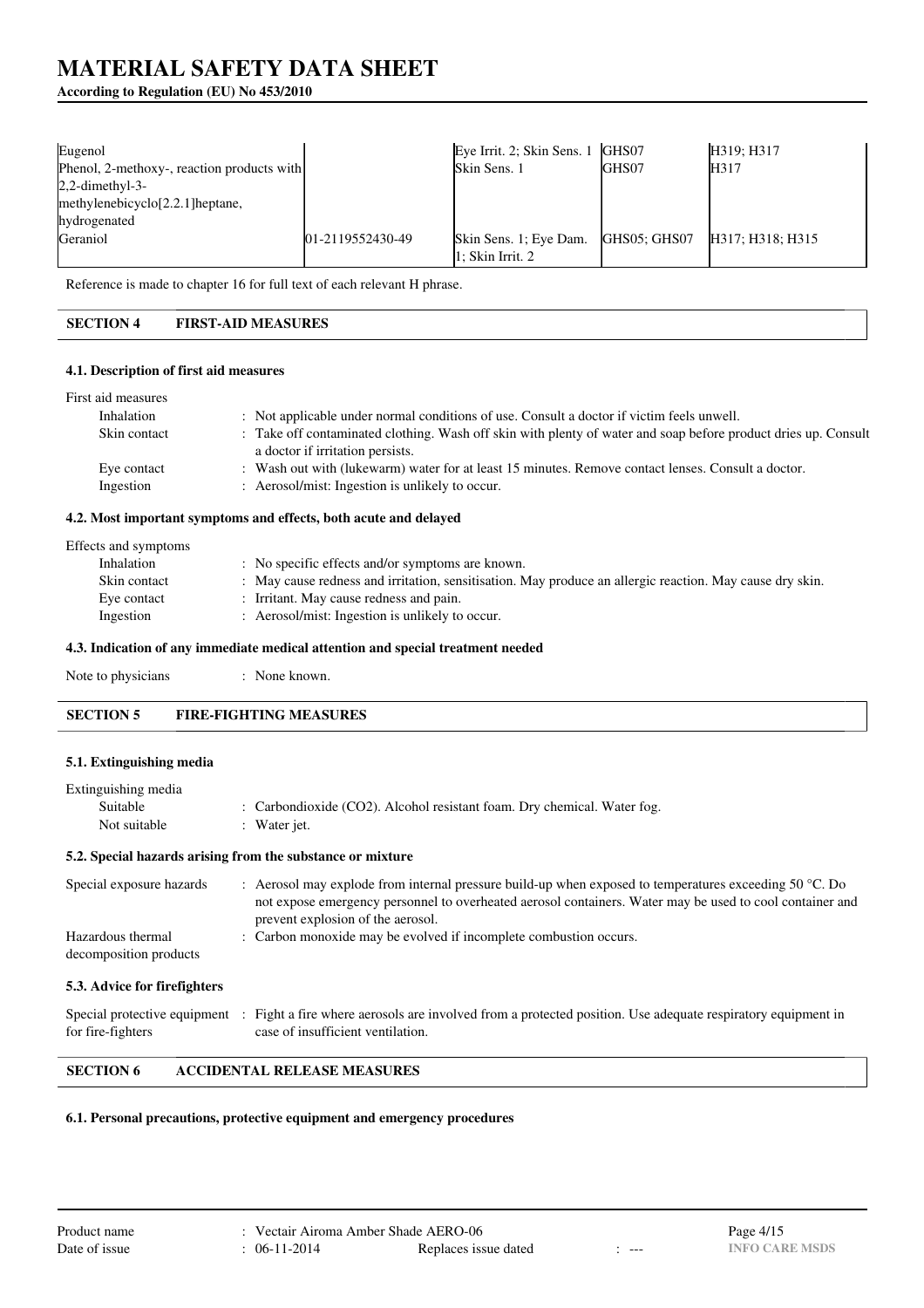**According to Regulation (EU) No 453/2010**

| Personal precautions                                                                                                                                                                                                                                                                                                            | Danger of slipping. Clean up spills immediately. Wear shoes with non-slip soles. Avoid contact with spilled<br>or released material. Do not breathe vapours and/or spray. Keep away from sources of ignition — No<br>smoking. Build up of highly flammable gasses involves an explosion risk. Vapours are heavier than air. Build<br>up (of gasses) in low areas involves risk of suffocation. |  |  |
|---------------------------------------------------------------------------------------------------------------------------------------------------------------------------------------------------------------------------------------------------------------------------------------------------------------------------------|------------------------------------------------------------------------------------------------------------------------------------------------------------------------------------------------------------------------------------------------------------------------------------------------------------------------------------------------------------------------------------------------|--|--|
| <b>6.2. Environmental precautions</b>                                                                                                                                                                                                                                                                                           |                                                                                                                                                                                                                                                                                                                                                                                                |  |  |
| Environmental precautions                                                                                                                                                                                                                                                                                                       | : Avoid release of product into sewers, surface water and/or ground water. Waste product should not be<br>allowed to contaminate soil or water.                                                                                                                                                                                                                                                |  |  |
| Other information                                                                                                                                                                                                                                                                                                               | : Notify authorities if any exposure to the general public or the environment occurs or is likely to occur.                                                                                                                                                                                                                                                                                    |  |  |
| 6.3. Methods and material for containment and cleaning up                                                                                                                                                                                                                                                                       |                                                                                                                                                                                                                                                                                                                                                                                                |  |  |
| Methods for cleaning up                                                                                                                                                                                                                                                                                                         | : Collect spilled material in containers. Collect cans in an approved container. Do not pierce aerosols. Wash<br>away remainder with plenty of water and soap.                                                                                                                                                                                                                                 |  |  |
| 6.4. Reference to other sections                                                                                                                                                                                                                                                                                                |                                                                                                                                                                                                                                                                                                                                                                                                |  |  |
| Reference to other sections                                                                                                                                                                                                                                                                                                     | : See also section 8.                                                                                                                                                                                                                                                                                                                                                                          |  |  |
| <b>SECTION 7</b>                                                                                                                                                                                                                                                                                                                | <b>HANDLING AND STORAGE</b>                                                                                                                                                                                                                                                                                                                                                                    |  |  |
| 7.1. Precautions for safe handling                                                                                                                                                                                                                                                                                              |                                                                                                                                                                                                                                                                                                                                                                                                |  |  |
| : Handle in accordance with good occupational hygiene and safety practices in well-ventilated areas.<br>Handling<br>Important: Pressurized container; protect from sunlight and do not expose to temperatures exceeding 50°C.<br>Do not pierce or burn, even after use. Do not breathe spray. Avoid contact with skin and eyes. |                                                                                                                                                                                                                                                                                                                                                                                                |  |  |
|                                                                                                                                                                                                                                                                                                                                 | 7.2. Conditions for safe storage, including any incompatibilities                                                                                                                                                                                                                                                                                                                              |  |  |
| Storage                                                                                                                                                                                                                                                                                                                         | : Keep frost-free, in a cool $(35^{\circ}),$ dry and well-ventilated place. Protect from sunlight and keep away from<br>heat.                                                                                                                                                                                                                                                                  |  |  |

Recommended packaging : Not applicable.

**7.3. Specific end use(s)**

Use  $\qquad \qquad$  : Use only as directed.

**SECTION 8 EXPOSURE CONTROLS/PERSONAL PROTECTION**

## **8.1. Control parameters**

Occupational exposure limits : Occupational exposure limits have not been established for this product. Derived no-effect levels (DNEL) have not been established for this product. Predicted no-effect concentrations (PNEC) have not been established for this product.

Workplace exposure limits (mg/m<sup>3</sup>):

| Chemical name                           | Country | TWA 8 hour | STEL 15 min | Comments                              |
|-----------------------------------------|---------|------------|-------------|---------------------------------------|
|                                         |         | (mg/m3)    | (mg/m3)     |                                       |
| <b>Isobutane</b>                        |         | 1900       | 2400        |                                       |
| Ethanol                                 | GВ      | 1920       |             |                                       |
| Ethanol                                 |         | 260        | 1900        | Mac: NL.                              |
| Propane                                 |         | 1800       |             |                                       |
| Propan-2-ol                             | GВ      | 999        | 1250        |                                       |
| Propyleneglycol                         | GВ      | 474        |             | <b>Total Vapour and Particulates</b>  |
| Propyleneglycol                         |         | 474        |             | MAC UK: Total Vapour and Particulates |
| <b>Butane</b>                           | GВ      | 1450       | 1810        |                                       |
| <b>Butane</b>                           |         | 1450       | 1810        |                                       |
| Naphtha (petroleum), hydrotreated heavy | EC      | 116        |             | Recommendation in CLH-document - 2010 |
| Naphtha (petroleum), hydrotreated heavy |         | 1200       |             | <b>CEFIC HSPA</b>                     |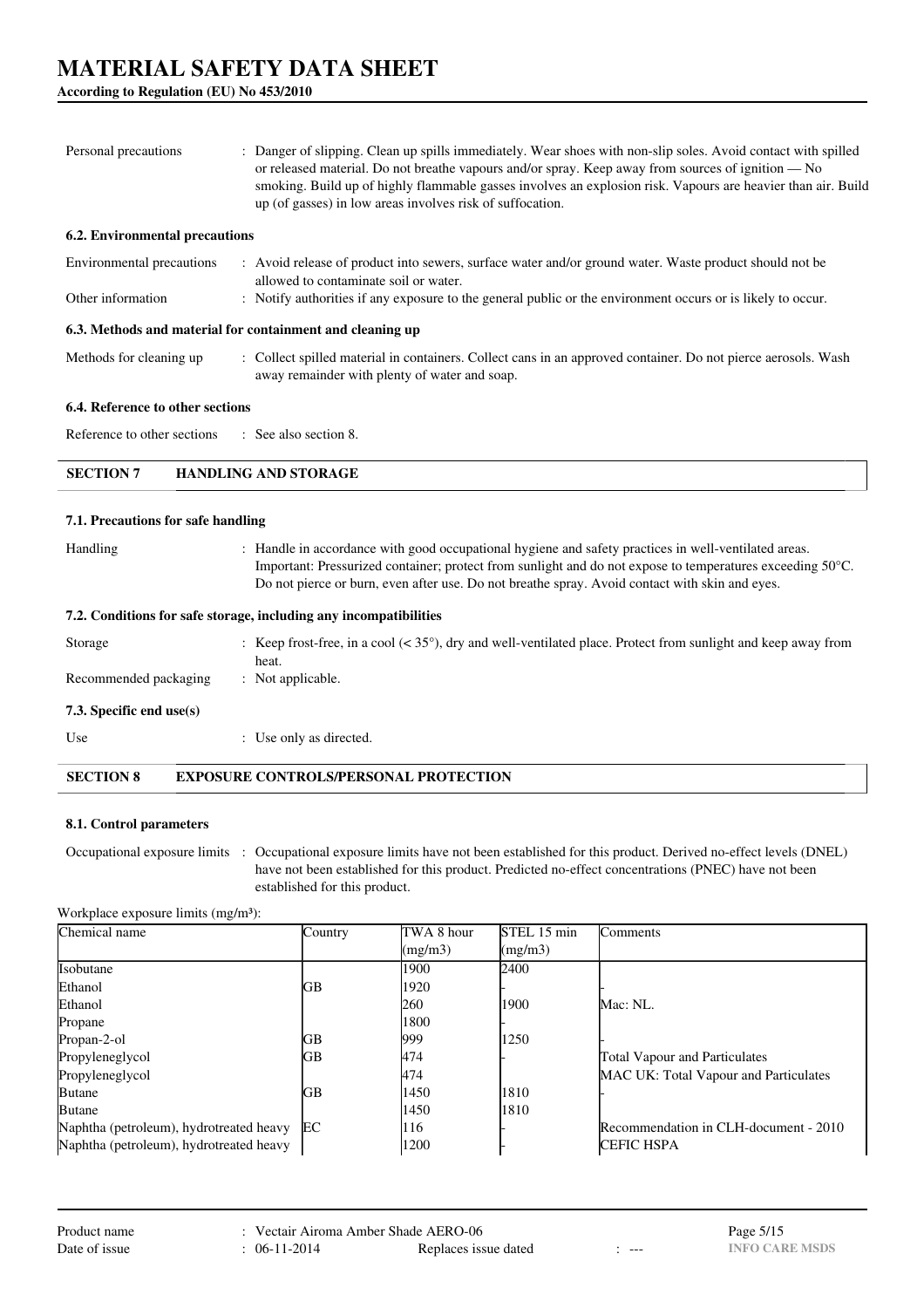**According to Regulation (EU) No 453/2010**

| Ben.<br>. <del>.</del><br>. |  |  |
|-----------------------------|--|--|
|                             |  |  |

Derived no-effect level (DNEL) for workers:

| Chemical name                             | Route of          | DNEL, short-term |                     | DNEL, long-term                   |                     |
|-------------------------------------------|-------------------|------------------|---------------------|-----------------------------------|---------------------|
|                                           | exposure          |                  |                     |                                   |                     |
|                                           |                   | Local effect     | Systemic effect     | Local effect                      | Systemic effect     |
| Ethanol                                   | Dermal            |                  |                     |                                   | 343 mg/kg bw/day    |
|                                           | <i>Inhalation</i> | 1900 mg/m3       |                     |                                   | 950 mg/m3           |
| Propan-2-ol                               | Dermal            |                  |                     |                                   | 888 mg/kg bw/day    |
|                                           | Inhalation        |                  |                     |                                   | $500 \text{ mg/m}$  |
| Propyleneglycol                           | Inhalation        |                  |                     | $10 \text{ mg/m}$                 | $168$ mg/m $3$      |
| 2,6-Dimethyloct-7-en-2-ol                 | Dermal            |                  |                     |                                   | 20,8 mg/kg bw/day   |
|                                           | Inhalation        |                  |                     |                                   | 73,5 mg/m3          |
| Linalyl acetate                           | Dermal            | $0.8$ mg/kg bw   |                     | 0,8 mg/kg bw/day 2,5 mg/kg bw/day |                     |
|                                           | Inhalation        |                  |                     |                                   | $2,75 \text{ mg/m}$ |
| 2-Phenylethanol                           | Dermal            |                  |                     |                                   | 21,2 mg/kg bw/day   |
|                                           | Inhalation        |                  |                     |                                   | 59,9 mg/m3          |
| $(Z)$ -3-hexenyl salicylate               | Dermal            |                  |                     |                                   | 0,9 mg/kg bw/day    |
|                                           | Inhalation        |                  |                     |                                   | $1,59$ mg/m $3$     |
| Benzyl acetate                            | Dermal            |                  | $12.5$ mg/kg bw     |                                   | 6,25 mg/kg bw/day   |
|                                           | Inhalation        |                  | $43,8 \text{ mg/m}$ |                                   | $21,9$ mg/m $3$     |
| 3,7-Dimethyloctan-3-ol                    | Dermal            |                  |                     |                                   | 2,5 mg/kg bw/day    |
|                                           | Inhalation        |                  |                     |                                   | $2,75$ mg/m $3$     |
| $4-(2,6,6-trimethylcyclohex-1-ene-1-yl)-$ | Dermal            |                  |                     |                                   | 2,1913 mg/kg bw/day |
| but-3-ene-2-one                           |                   |                  |                     |                                   |                     |
|                                           | Inhalation        |                  |                     |                                   | $2,498$ mg/m $3$    |
| Undecan-4-olide                           | Dermal            |                  |                     |                                   | 5,38 mg/kg bw/day   |
|                                           | Inhalation        |                  |                     |                                   | $19 \text{ mg/m}$   |
| 3-p-Cumenyl-2-methylpropionaldehyde       | Dermal            |                  |                     |                                   | 1,67 mg/kg bw/day   |
|                                           | Inhalation        |                  |                     |                                   | 5,83 mg/m3          |
| Geraniol                                  | Dermal            |                  |                     |                                   | 12,5 mg/kg bw/day   |
|                                           | Inhalation        |                  |                     |                                   | 161,6 mg/m3         |

## Derived no-effect level (DNEL) for consumers:

| Chemical name               | DNEL, short-term<br>Route of<br>exposure |                    | DNEL, long-term   |                   |                                        |
|-----------------------------|------------------------------------------|--------------------|-------------------|-------------------|----------------------------------------|
|                             |                                          |                    |                   |                   |                                        |
|                             |                                          | Local effect       | Systemic effect   | Local effect      | Systemic effect                        |
| Ethanol                     | Dermal                                   |                    |                   |                   | 206 mg/kg bw/day                       |
|                             | Inhalation                               | $950 \text{ mg/m}$ |                   |                   | $114 \text{ mg/m}$                     |
|                             | Oral                                     |                    |                   |                   | 87 mg/kg bw/day                        |
| Propan-2-ol                 | Dermal                                   |                    |                   |                   | 319 mg/kg bw/day                       |
|                             | <b>Inhalation</b>                        |                    |                   |                   | 89 mg/m3                               |
|                             | Oral                                     |                    |                   |                   | 26 mg/kg bw/day                        |
| Propyleneglycol             | Inhalation                               |                    |                   | $10 \text{ mg/m}$ | $50 \text{ mg/m}$ 3                    |
| 2,6-Dimethyloct-7-en-2-ol   | Dermal                                   |                    |                   |                   | 12,5 mg/kg bw/day                      |
|                             | <i>Inhalation</i>                        |                    |                   |                   | $21,7 \text{ mg/m}$ 3                  |
|                             | Oral                                     |                    |                   |                   | 12,5 mg/kg bw/day                      |
| Linalyl acetate             | Dermal                                   | $0.8$ mg/kg bw     |                   |                   | $0.8$ mg/kg bw/day $1.25$ mg/kg bw/day |
|                             | <i>Inhalation</i>                        |                    |                   |                   | $0,68 \text{ mg/m}$ 3                  |
|                             | Oral                                     |                    |                   |                   | 0,2 mg/kg bw/day                       |
| 2-Phenylethanol             | Dermal                                   |                    |                   |                   | 12,7 mg/kg bw/day                      |
|                             | Inhalation                               |                    |                   |                   | $17,7$ mg/m $3$                        |
|                             | Oral                                     |                    | $5,1$ mg/kg bw    |                   | 5,1 mg/kg bw/day                       |
| $(Z)$ -3-hexenyl salicylate | Dermal                                   |                    |                   |                   | 0,45 mg/kg bw/day                      |
|                             | Inhalation                               |                    |                   |                   | $0,39$ mg/m $3$                        |
|                             | Oral                                     |                    |                   |                   | 0,23 mg/kg bw/day                      |
| Benzyl acetate              | Dermal                                   |                    | $6,25$ mg/kg bw   |                   | 3,125 mg/kg bw/day                     |
|                             | Inhalation                               |                    | $11 \text{ mg/m}$ |                   | 5,5 mg/m3                              |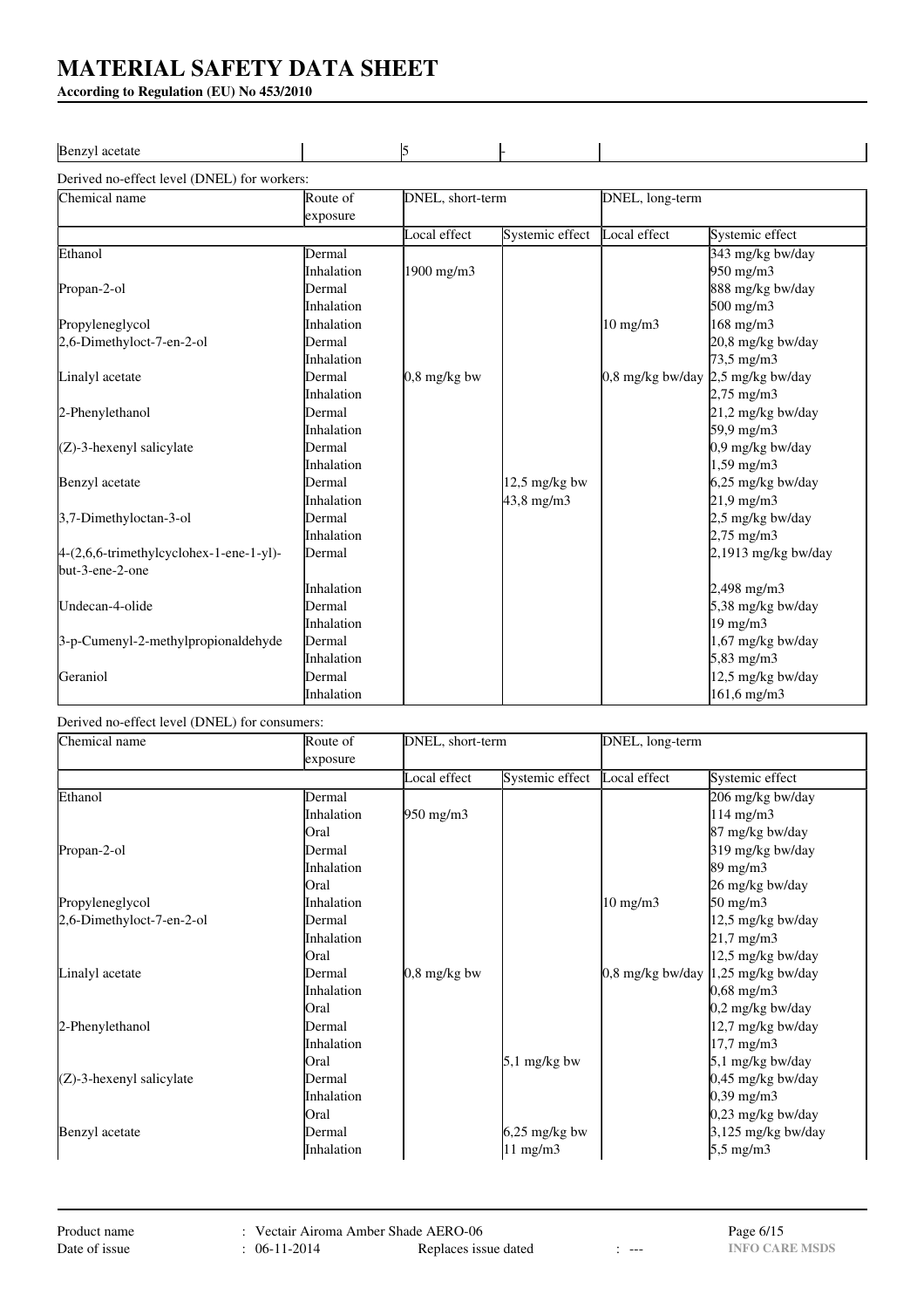## **According to Regulation (EU) No 453/2010**

|                                          | Oral              | $6,25$ mg/kg bw | $3,125$ mg/kg bw/day    |
|------------------------------------------|-------------------|-----------------|-------------------------|
| 3,7-Dimethyloctan-3-ol                   | Dermal            |                 | 1,25 mg/kg bw/day       |
|                                          | <b>Inhalation</b> |                 | $0,68 \text{ mg/m}$ 3   |
|                                          | Oral              |                 | $0,2$ mg/kg bw/day      |
| $4-(2,6,6-trimethylcyclohex-1-ene-1-yl)$ | Dermal            |                 | $0.5403$ mg/kg bw/day   |
| $but-3-ene-2-one$                        |                   |                 |                         |
|                                          | Inhalation        |                 | $0,6214 \text{ mg/m}$ 3 |
|                                          | Oral              |                 | $4,3825$ mg/kg bw/day   |
| Undecan-4-olide                          | Dermal            |                 | 2,7 mg/kg bw/day        |
|                                          | Inhalation        |                 | $4,68 \text{ mg/m}$ 3   |
|                                          | Oral              |                 | 2,7 mg/kg bw/day        |
| 3-p-Cumenyl-2-methylpropionaldehyde      | Dermal            |                 | $0.83$ mg/kg bw/day     |
|                                          | Inhalation        |                 | $1,45 \text{ mg/m}$ 3   |
|                                          | Oral              |                 | $0.83$ mg/kg bw/day     |
| Geraniol                                 | Dermal            |                 | 7,5 mg/kg bw/day        |
|                                          | Inhalation        |                 | 47,8 mg/m3              |
|                                          | Oral              |                 | $13,75$ mg/kg bw/day    |

Predicted no-effect concentration (PNEC):

| Chemical name             | Route of exposure  | Fresh water         | Marine water        |                                  |
|---------------------------|--------------------|---------------------|---------------------|----------------------------------|
| Ethanol                   | Water              | $0,96 \text{ mg/l}$ | $0,79 \text{ mg/l}$ |                                  |
|                           | Sediment           | $3,6$ mg/kg         | $2.9$ mg/kg         |                                  |
|                           | Intermittent water |                     |                     | $2,75 \text{ mg/l}$              |
|                           | <b>STP</b>         |                     |                     | 580 mg/l                         |
|                           | Soil               |                     |                     | $0,63$ mg/kg                     |
|                           | Oral               |                     |                     | $0,72$ mg/kg food                |
| Propan-2-ol               | Water              | 140,9 mg/l          | 140,9 mg/l          |                                  |
|                           | Sediment           | 552 mg/kg           | 552 mg/kg           |                                  |
|                           | Intermittent water |                     |                     | 140,9 mg/l                       |
|                           | <b>STP</b>         |                     |                     | $2251 \text{ mg/l}$              |
|                           | Soil               |                     |                     | 28 mg/kg                         |
|                           | Oral               |                     |                     | 160 mg/kg food                   |
| Propyleneglycol           | Water              | 260 mg/l            | $26 \text{ mg/l}$   |                                  |
|                           | Sediment           | 572 mg/kg           | 57,2 mg/kg          |                                  |
|                           | Intermittent water |                     |                     | 183 mg/l                         |
|                           | <b>STP</b>         |                     |                     | 20000 mg/l                       |
|                           | Soil               |                     |                     | $50 \frac{\text{mg}}{\text{kg}}$ |
|                           | Oral               |                     |                     | 1133 mg/kg food                  |
| 2,6-Dimethyloct-7-en-2-ol | Water              | $0,0278$ mg/l       | $0,0027$ mg/l       |                                  |
|                           | Sediment           | $0,594$ mg/kg       | 0,0594 mg/kg        |                                  |
|                           | Intermittent water |                     |                     | $0,278 \text{ mg/l}$             |
|                           | STP                |                     |                     | $10$ mg/l                        |
|                           | Soil               |                     |                     | $0,103$ mg/kg                    |
|                           | Oral               |                     |                     | 111 mg/kg food                   |
| Linalyl acetate           | Water              | $0,011$ mg/l        | $0,0011$ mg/l       |                                  |
|                           | Sediment           | $0,609$ mg/kg       | 0,0609 mg/kg        |                                  |
|                           | Intermittent water |                     |                     | $0,11$ mg/l                      |
|                           | <b>STP</b>         |                     |                     | $10 \text{ mg/l}$                |
|                           | Soil               |                     |                     | $0,115$ mg/kg                    |
| 2-Phenylethanol           | Water              | $0,215$ mg/l        | $0,0215$ mg/l       |                                  |
|                           | Sediment           | 1,454 mg/kg         | $0,1454$ mg/kg      |                                  |
|                           | Intermittent water |                     |                     | $2,15 \text{ mg/l}$              |
|                           | <b>STP</b>         |                     |                     | $10 \text{ mg/l}$                |
|                           | Soil               |                     |                     | $0,164$ mg/kg                    |
| (Z)-3-hexenyl salicylate  | Water              | 0,00061 mg/l        | 0,000061 mg/l       |                                  |
|                           | Sediment           | $0,11$ mg/kg        | 0,011 mg/kg         |                                  |
|                           | Intermittent water |                     |                     | $0,0061$ mg/l                    |
|                           | <b>STP</b>         |                     |                     | $10$ mg/l                        |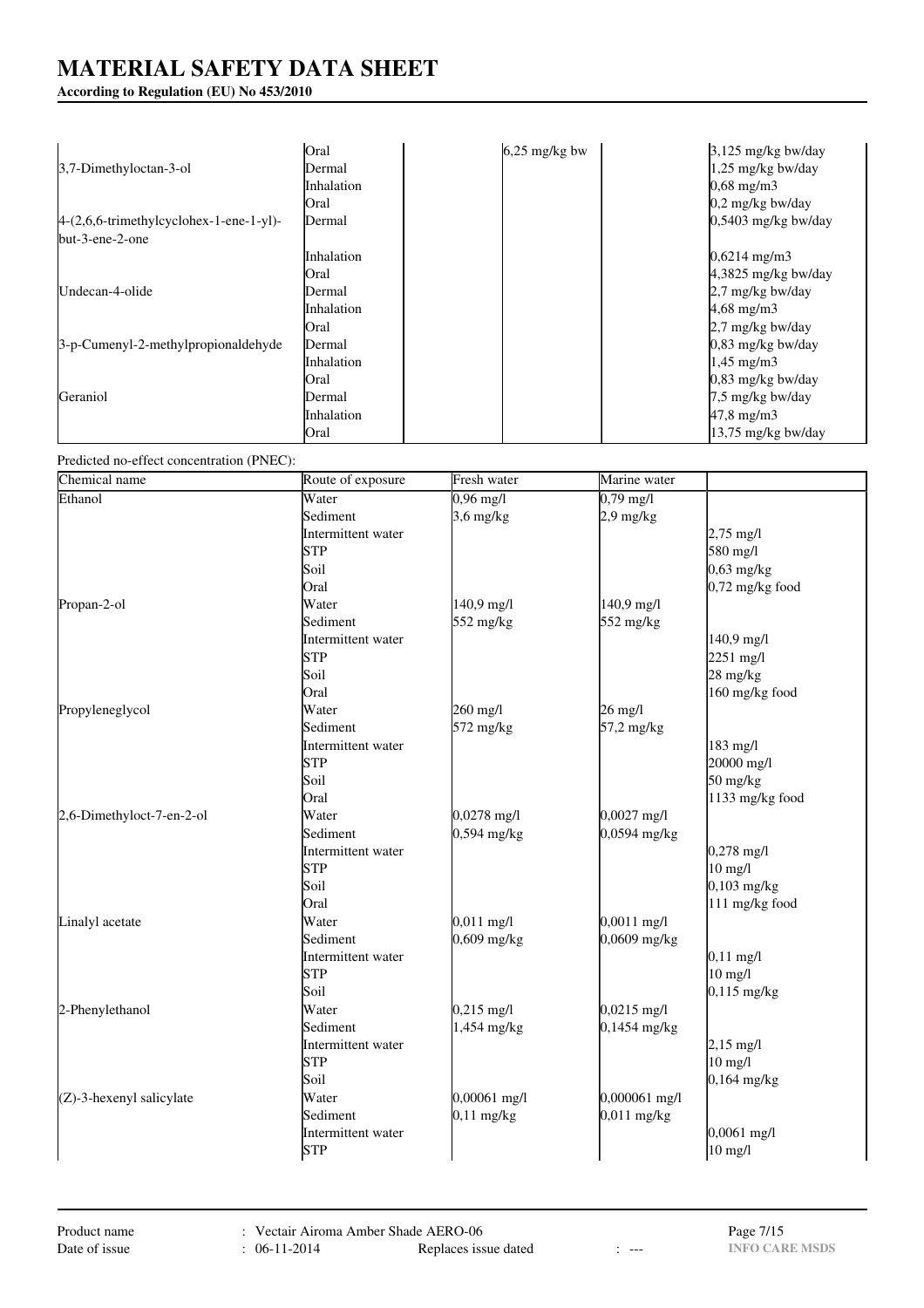**According to Regulation (EU) No 453/2010**

|                                         | Soil                      |                      |               | $0,0217$ mg/kg       |
|-----------------------------------------|---------------------------|----------------------|---------------|----------------------|
|                                         | Oral                      |                      |               | 40 mg/kg food        |
| Benzyl acetate                          | Water                     | $0,004 \text{ mg}/1$ | 0,0004 mg/l   |                      |
|                                         | Sediment                  | $0,114$ mg/kg        | 0,0114 mg/kg  |                      |
|                                         | Intermittent water        |                      |               | $0,04 \text{ mg/l}$  |
|                                         | STP                       |                      |               | $8,55$ mg/l          |
|                                         | Soil                      |                      |               | $0,0205$ mg/kg       |
| 3,7-Dimethyloctan-3-ol                  | Water                     | $0,0089$ mg/l        | 0,00089 mg/l  |                      |
|                                         | Sediment                  | 0,0821 mg/kg         | 0,00821 mg/kg |                      |
|                                         | Intermittent water        |                      |               | $0,089$ mg/l         |
|                                         | STP                       |                      |               | 450 mg/l             |
|                                         | Soil                      |                      |               | $0,0112$ mg/kg       |
| Geranyl acetate                         | Water                     | 0,00372 mg/l         | 0,000372 mg/l |                      |
|                                         | Sediment                  | $0,442$ mg/kg        | $0,442$ mg/kg |                      |
|                                         | Intermittent water        |                      |               | $0,0372$ mg/l        |
|                                         | STP                       |                      |               | $8 \text{ mg}/1$     |
|                                         | Soil                      |                      |               | $0,0859$ mg/kg       |
| 4-(2,6,6-trimethylcyclohex-1-ene-1-yl)- | Water                     | $0,00146$ mg/l       | 0,000146 mg/l |                      |
| but-3-ene-2-one                         |                           |                      |               |                      |
|                                         | Sediment                  | 22,45 mg/kg          | 22,45 mg/kg   |                      |
|                                         |                           |                      |               | $0,0146$ mg/l        |
|                                         | Intermittent water<br>STP |                      |               | $0,0428$ mg/l        |
|                                         | Soil                      |                      |               |                      |
|                                         |                           |                      |               | 10,47 mg/kg          |
| Undecan-4-olide                         | Water                     | $0,0058$ mg/l        | 0,00058 mg/l  |                      |
|                                         | Sediment                  | $0,628$ mg/kg        | $0,063$ mg/kg |                      |
|                                         | Intermittent water        |                      |               | $0,058 \text{ mg/l}$ |
|                                         | STP                       |                      |               | 80 mg/l              |
|                                         | Soil                      |                      |               | $0,122$ mg/kg        |
|                                         | Oral                      |                      |               | $66,7$ mg/kg food    |
| 3-p-Cumenyl-2-methylpropionaldehyde     | Water                     | $0,00109$ mg/l       | 0,00011 mg/l  |                      |
|                                         | Sediment                  | $0,126$ mg/kg        | 0,0126 mg/kg  |                      |
|                                         | Intermittent water        |                      |               | $0,01092$ mg/l       |
|                                         | <b>STP</b>                |                      |               | $1$ mg/l             |
|                                         | Soil                      |                      |               | $0,0245$ mg/kg       |
| Geraniol                                | Water                     | $0,0108$ mg/l        | $0,0010$ mg/l |                      |
|                                         | Sediment                  | $0,115$ mg/kg        | 0,0115 mg/kg  |                      |
|                                         | Intermittent water        |                      |               | $0,108 \text{ mg/l}$ |
|                                         | <b>STP</b>                |                      |               | $0.7$ mg/l           |
|                                         | Soil                      |                      |               | $0,0167$ mg/kg       |

### **8.2. Exposure controls**

Engineering measures : Comply with standard precautionary measures for working with chemicals.

Hygienic measures : When using do not eat, drink or smoke.

Personal protective equipment:

The efficiency of personal protective equipment depends among other things on temperature and degree of ventilation. Always get professional advice for the particular local situation.



- Body protection : Use of specific protective industrial clothing is not required under normal conditions of use.
- Respiratory protection : Take care of sufficient ventilation. Wear suitable respiratory protection in case of large scale exposure. Suitable: gas filter type A (brown), class I or higher on e.g. a facemask in accordance with EN 140.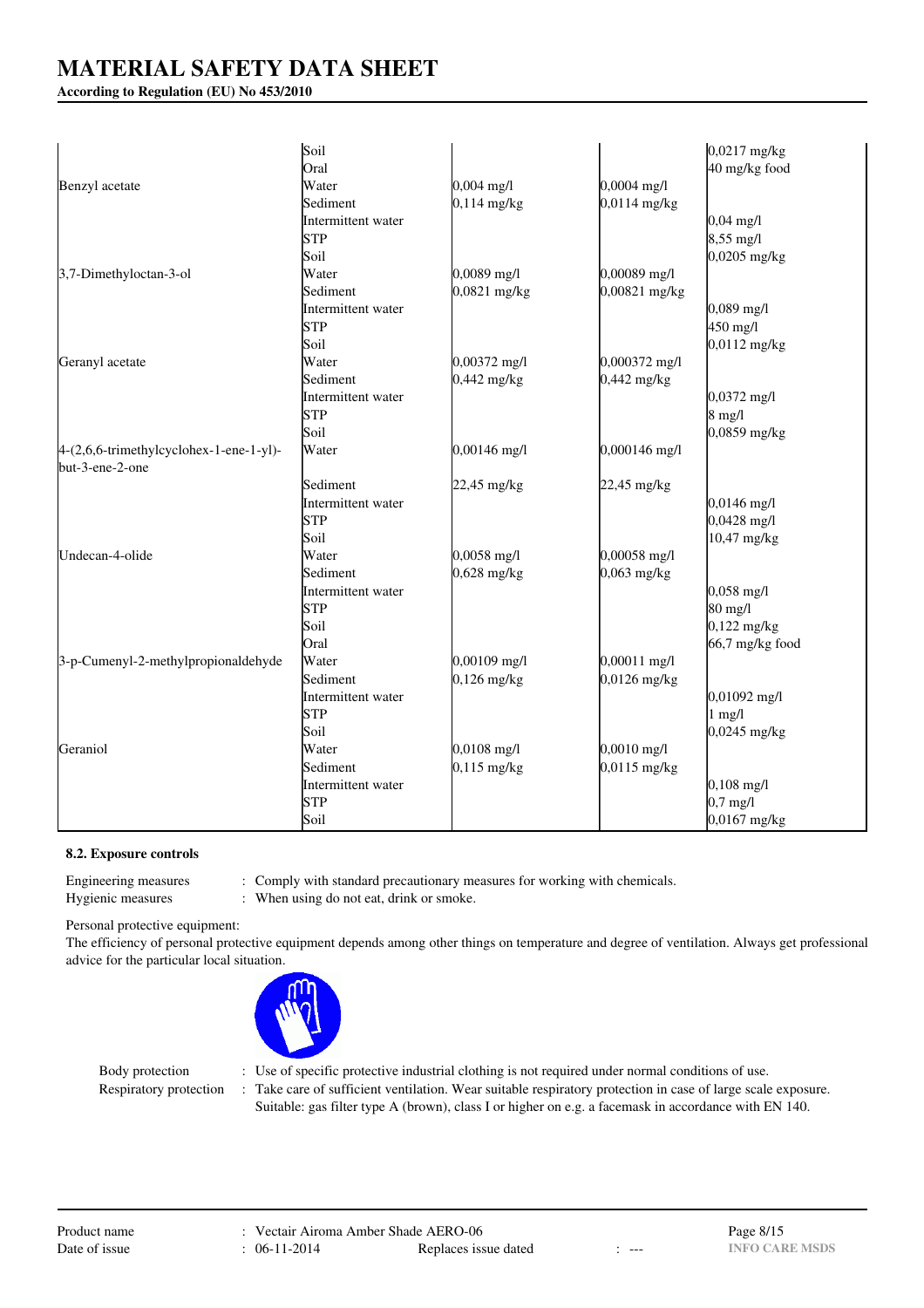| Hand protection | : Under normal conditions of use specific gloves are not required. Wear appropriate gloves in case of frequent<br>or prolonged use and in case of large scale exposure. Suitable material: nitril. $\pm 0.5$ mm Indication of<br>permeation breakthrough time: 4 hours. |
|-----------------|-------------------------------------------------------------------------------------------------------------------------------------------------------------------------------------------------------------------------------------------------------------------------|
| Eye protection  | : Wear appropriate safety glasses with side shields, in accordance with EN 166, when there is danger of<br>possible eye contact.                                                                                                                                        |

**SECTION 9 PHYSICAL AND CHEMICAL PROPERTIES**

### **9.1. Information on basic physical and chemical properties**

| Appearance                       | : Aerosol.             |                                                                     |
|----------------------------------|------------------------|---------------------------------------------------------------------|
| Colour                           | : Colourless.          |                                                                     |
| Odour                            | : Perfumed.            |                                                                     |
| Odour threshold                  | : Not known.           |                                                                     |
| pH                               | : Not applicable.      | Almost waterfree product.                                           |
| Solubility in water              | $:$ Soluble.           |                                                                     |
| Partition coefficient            | : Not known.           |                                                                     |
| (n-octanol/water)                |                        |                                                                     |
| Flash point                      | : Not applicable.      | Not measurable.                                                     |
| Flammability (solid, gas)        | : Extremely flammable. |                                                                     |
| Auto ignition temperature        | : Not applicable.      | Aerosol container explodes before reaching the auto-ignition point. |
| Boiling point/boiling range      | $:$ Not known.         | Not measurable.                                                     |
| Melting point/melting range      | : $< 0$ °C             |                                                                     |
| <b>Explosive properties</b>      |                        | Pressurised container: May burst if heated.                         |
| Explosion limits (in air)        | : Not known.           | Lower explosion limit in air $(\%)$ : 1,7 (Propane)                 |
|                                  |                        | Upper explosion limit in air $(\%)$ : 19 Ethanol                    |
| Oxidising properties             | : Not applicable.      | Does not contain oxidizing substances.                              |
| Decomposition temperature        | : Not applicable.      |                                                                     |
| Viscosity $(20^{\circ}C)$        | $:$ Not known.         |                                                                     |
| Viscosity $(40^{\circ}C)$        | : Not known.           |                                                                     |
| Vapour pressure $(20^{\circ}C)$  | : 360000 Pa            |                                                                     |
| Vapour density $(20^{\circ}C)$   | $\therefore$ > 1       | $\arctan 1$                                                         |
| Relative density $(20^{\circ}C)$ | : $0.635$ g/ml         |                                                                     |
| Evaporation rate                 | : Not known.           | $(n$ -butyl acetate = 1)                                            |

**SECTION 10 STABILITY AND REACTIVITY**

**10.6. Hazardous decomposition products**

| 10.1. Reactivity                         |                                                                          |
|------------------------------------------|--------------------------------------------------------------------------|
| Reactivity                               | : See sub-sections below.                                                |
| 10.2. Chemical stability                 |                                                                          |
| Stability                                | : Stable under normal conditions.                                        |
| 10.3. Possibility of hazardous reactions |                                                                          |
| Reactivity                               | : No other hazardous reactions known.                                    |
| 10.4. Conditions to avoid                |                                                                          |
| Conditions to avoid                      | : Keep away from sources of ignition and sources of heat. See section 7. |
| 10.5. Incompatible materials             |                                                                          |
| Materials to avoid                       | : Not applicable.                                                        |
|                                          |                                                                          |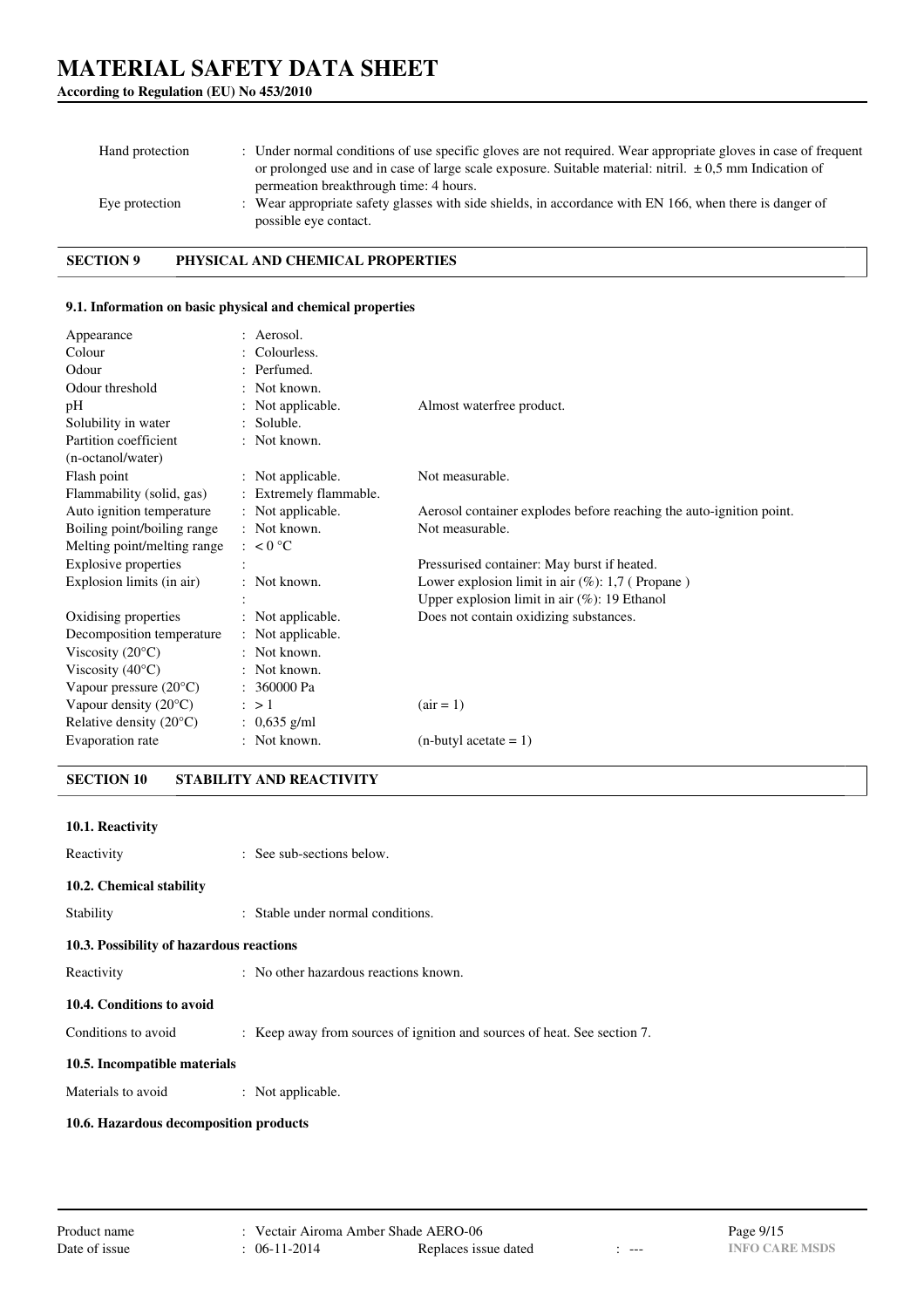**According to Regulation (EU) No 453/2010**

Hazardous decomposition products : Not known.

## **SECTION 11 TOXICOLOGICAL INFORMATION**

### **11.1. Information on toxicological effects**

No toxicological research has been carried out on this product.

| Inhalation           |                                                                                                                                                                                                                                                                                                                                                                                                                                                                                                                             |
|----------------------|-----------------------------------------------------------------------------------------------------------------------------------------------------------------------------------------------------------------------------------------------------------------------------------------------------------------------------------------------------------------------------------------------------------------------------------------------------------------------------------------------------------------------------|
| Acute toxicity       | : Calculated LC50: > 10 mg/l. Ingredients of unknown toxicity: 6 %. ATE: > 5 mg/l. Low toxicity. Not<br>classified - based on available data, the classification criteria are not met. May cause damage to organs.<br>Target organ(s): Central nervous system. Effect(s): Breathing of high vapour concentrations may cause<br>central nervous system (CNS) depression resulting in dizziness, lightheadedness, headache, nausea and loss<br>of coordination. Continued inhalation may result in unconsciousness and death. |
| Corrosion/irritation | : May cause irritation to respiratory airways and coughing. Not classified - based on available data, the<br>classification criteria are not met.                                                                                                                                                                                                                                                                                                                                                                           |
| Sensitisation        | : Not classified - based on available data, the classification criteria are not met.                                                                                                                                                                                                                                                                                                                                                                                                                                        |
| Carcinogenicity      | : Not classified - based on available data, the classification criteria are not met.                                                                                                                                                                                                                                                                                                                                                                                                                                        |
| Mutagenicity         | : Does not contain mutagenic substances. Not classified - based on available data, the classification criteria are<br>not met.                                                                                                                                                                                                                                                                                                                                                                                              |
| Skin contact         |                                                                                                                                                                                                                                                                                                                                                                                                                                                                                                                             |
| Acute toxicity       | : Calculated LD50: > 5000 mg/kg.bw. Ingredients of unknown toxicity: < 1 %. ATE: > 2000 mg/kg.bw. Low<br>toxicity. Not classified - based on available data, the classification criteria are not met.                                                                                                                                                                                                                                                                                                                       |
| Corrosion/irritation | : Prolonged contact may dry out and defat the skin. Not classified - based on available data, the classification<br>criteria are not met.                                                                                                                                                                                                                                                                                                                                                                                   |
| Sensitisation        | : May cause sensitisation by skin contact. May produce an allergic reaction.                                                                                                                                                                                                                                                                                                                                                                                                                                                |
| Mutagenicity         | : Does not contain mutagenic substances. Not classified - based on available data, the classification criteria are<br>not met.                                                                                                                                                                                                                                                                                                                                                                                              |
| Eye contact          |                                                                                                                                                                                                                                                                                                                                                                                                                                                                                                                             |
| Corrosion/irritation | : Irritant.                                                                                                                                                                                                                                                                                                                                                                                                                                                                                                                 |
| Ingestion            |                                                                                                                                                                                                                                                                                                                                                                                                                                                                                                                             |
| Acute toxicity       | : Aerosol/mist: Ingestion is unlikely to occur. Calculated LD50: > 1064 mg/kg.bw. Ingredients of unknown<br>toxicity: $< 1 \%$ . ATE: $> 2000$ mg/kg.bw. Low toxicity. Not classified - based on available data, the<br>classification criteria are not met. May cause hampered eyesight.                                                                                                                                                                                                                                   |
| Corrosion/irritation | : Aerosol/mist: Ingestion is unlikely to occur. May cause a feeling of sickness, vomiting and diarrhoea. Not<br>classified - based on available data, the classification criteria are not met.                                                                                                                                                                                                                                                                                                                              |
| Carcinogenicity      | : Aerosol/mist: Ingestion is unlikely to occur. Not classified - based on available data, the classification criteria<br>are not met.                                                                                                                                                                                                                                                                                                                                                                                       |
| Mutagenicity         | : Aerosol/mist: Ingestion is unlikely to occur. Does not contain mutagenic substances. Not classified - based on<br>available data, the classification criteria are not met.                                                                                                                                                                                                                                                                                                                                                |

### Toxicological information:

| Chemical name | Property                  |                      | Method              | Test animal |
|---------------|---------------------------|----------------------|---------------------|-------------|
| Ethanol       | Skin irritation           | Non-irritant         | -----               | Rabbit      |
|               | LD50 (dermal)             | 15800 mg/kg bw       |                     | Rabbit      |
|               | <b>NOAEL</b> (inhalation) | $23000 \text{ mg/m}$ |                     | Rat         |
|               | NOAEL (oral)              | $2400$ mg/kg bw/d    |                     | Rat         |
|               | NOAEL (fertility, oral)   | $20000$ mg/kg bw/d   | <b>OECD</b> 415     | Rat         |
|               | Skin sensitisation        | Not sensitizing      | <b>OECD 406</b>     | Guinea pig  |
|               | NOAEL (development,       | $6400$ mg/kg bw/d    |                     |             |
|               | oral)                     |                      |                     |             |
|               | LD50 (oral)               | $10470$ mg/kg bw     | <b>OECD 401</b>     | Rat         |
|               | LC50 (inhalation)         | > 99999 mg/m3        | <b>OECD 403</b>     | Rat         |
|               | Eve irritation            | Irritant             | OECD <sub>405</sub> | Rabbit      |
|               | NOEL (carcinogenicity,    | > 4400 mg/kg bw/d    |                     | Mouse       |
|               | oral)                     |                      |                     |             |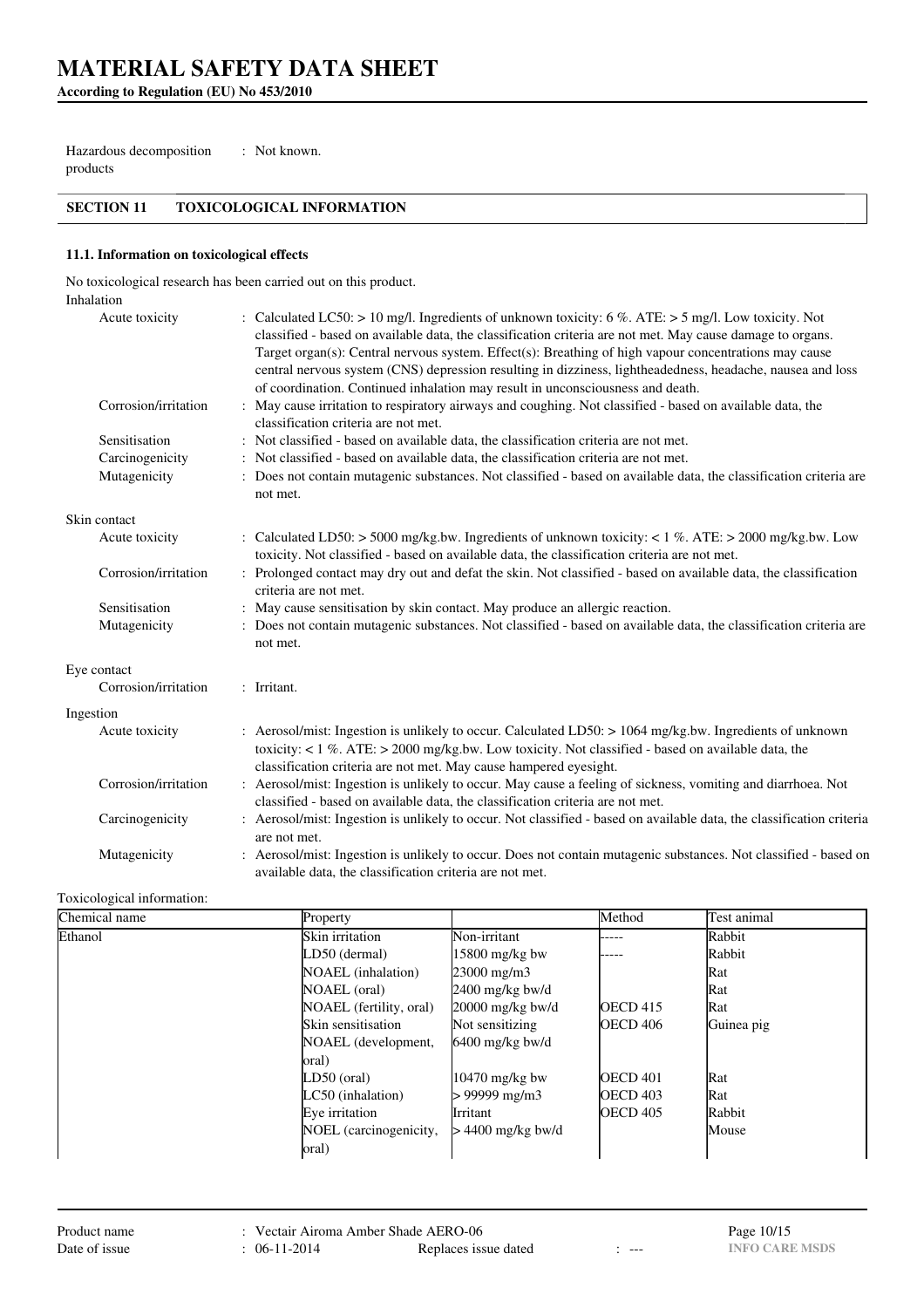## **According to Regulation (EU) No 453/2010**

|                             | Genotoxicity - in vivo<br>NOEL (carcinogenicity, | Not genotoxic<br>$13 \text{ mg/m}$ | OECD <sub>478</sub> | Mouse                  |
|-----------------------------|--------------------------------------------------|------------------------------------|---------------------|------------------------|
|                             | inh.)                                            |                                    |                     |                        |
|                             | Genotoxicity - in vitro                          | Not genotoxic                      | OECD 476            |                        |
|                             | Mutagenicity                                     | Negative                           | <b>OECD 471</b>     | Salmonella typhimurium |
| Propan-2-ol                 | NOAEL (oral)                                     | 870 mg/kg bw/d                     | ----                | Rat                    |
|                             | LD50 (oral)                                      | 4396 mg/kg bw                      |                     | Rat                    |
|                             | LD50 (dermal)                                    | 12800 mg/kg bw                     |                     | Rat                    |
|                             | LC50 (inhalation)                                | 46600 mg/m3                        |                     | Rat                    |
|                             | Skin irritation                                  | Slightly irritant                  | OECD 404            | Rabbit                 |
|                             | Eye irritation                                   | Irritant                           | <b>OECD 405</b>     | Rabbit                 |
|                             | NOAEL (fertility, oral)                          | 407 mg/kg bw/d                     |                     | Rat                    |
|                             | NOAEL (development,<br>oral)                     | 400 mg/kg bw/d                     |                     | Rat                    |
|                             | NOEL (carcinogenicity,<br>oral)                  | Not carcinogenic                   | <b>OECD 416</b>     | Rat                    |
|                             | Skin sensitisation                               | Not sensitizing                    | <b>OECD 406</b>     | Guinea pig             |
|                             | Mutagenicity                                     | Negative                           | <b>OECD 471</b>     |                        |
|                             | NOAEL (inhalation)                               | 12500 mg/m3                        | <b>OECD 451</b>     | Rat                    |
|                             | Genotoxicity - in vivo                           | Not genotoxic                      | OECD <sub>474</sub> | Mouse                  |
|                             | NOEL (carcinogenicity,                           | 12500 mg/m3                        |                     | Mouse                  |
|                             | inh.)                                            |                                    |                     |                        |
|                             | Genotoxicity - in vitro                          | Not genotoxic                      | <b>OECD 476</b>     |                        |
| 2,6-Dimethyloct-7-en-2-ol   | NOAEL (development) -                            | 1000 mg/kg.d                       | Read across         | Rat                    |
|                             | estimate                                         |                                    |                     |                        |
|                             | Mutagenicity                                     | Not mutagenic                      | <b>OECD 471</b>     |                        |
|                             | Genotoxicity - in vitro                          | Not genotoxic                      | OECD <sub>476</sub> |                        |
|                             | NOAEL (oral) - estimate                          | 500 mg/kg bw/d                     | Read across         | Rat                    |
|                             | $LD50$ (oral)                                    | 3600 mg/kg bw                      |                     | Rat                    |
|                             | Skin sensitisation                               | Not sensitizing                    |                     |                        |
|                             | Skin irritation                                  | Slightly irritant                  |                     | Rabbit                 |
|                             | Eye irritation                                   | Moderately irritant                | OECD 405            | Rabbit                 |
|                             | LD50 (dermal)                                    | $> 5000$ mg/kg bw                  |                     | Rabbit                 |
| $(Z)$ -3-hexenyl salicylate | Genotoxicity - estimate                          | Not genotoxic                      | Read across         |                        |
|                             | Skin sensitisation                               | Not sensitizing                    | <b>OECD 406</b>     | Guinea pig             |
|                             | LD50 (dermal)                                    | $> 5000$ mg/kg bw                  |                     | Rabbit                 |
|                             | Skin irritation                                  | Moderately irritant                |                     | Rabbit                 |
|                             | <b>NOAEL</b> (oral)                              | 200 mg/kg bw/d                     | <b>OECD 422</b>     | Rat                    |
|                             | LD50 (oral)                                      | 5000 mg/kg bw                      |                     | Rat                    |

## **SECTION 12 ECOLOGICAL INFORMATION**

### **12.1. Toxicity**

No ecotoxicological research has been carried out on this product. Ecotoxicity : Harmful to aquatic life with long lasting effects. Calculated LC50 (fish): 107 mg/l. Calculated EC50 (waterflea): 175 mg/l. Contains < 1 % of components with unknown hazards to the aquatic environment.

### **12.2. Persistence and degradability**

Persistence – degradability : May cause long-term adverse effects in the aquatic environment.

### **12.3. Bioaccumulative potential**

| Bioaccumulative potential | No specific information known. |
|---------------------------|--------------------------------|
|---------------------------|--------------------------------|

## **12.4. Mobility in soil**

Mobility : Not applicable.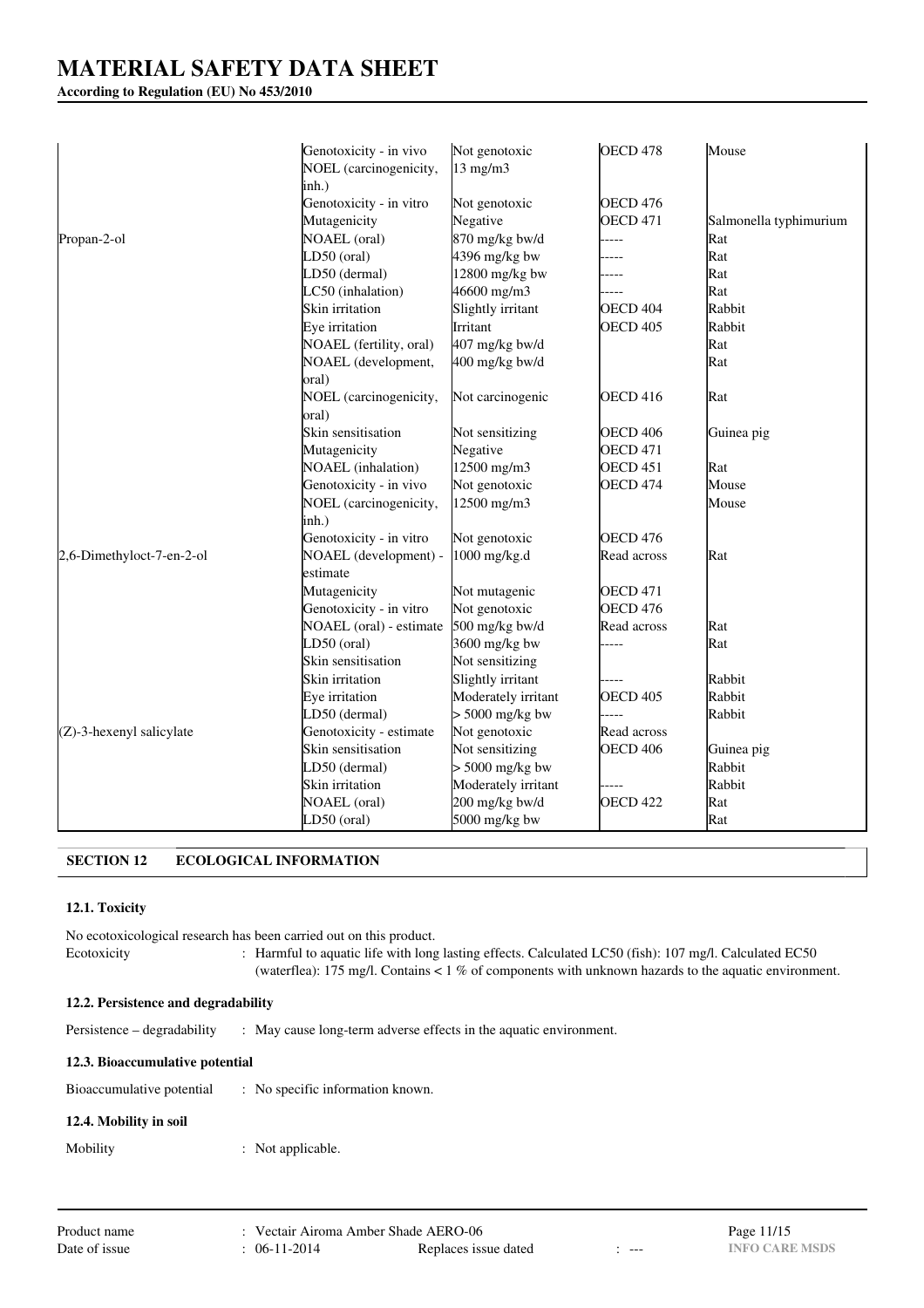**According to Regulation (EU) No 453/2010**

### **12.5. Results of PBT and vPvB ass**

PBT/vPvB assessment : Does not contain PBT or vPvB substances in concentrations higher than 0,1%.

#### **12.6. Other adverse effects**

Other information : Not applicable.

Ecological information:

| Chemical name                           | Property                          |                     | Method                      | Test animal               |
|-----------------------------------------|-----------------------------------|---------------------|-----------------------------|---------------------------|
| (Z)-3-hexenyl salicylate                | $LC50$ (fish) - estimate          | $1,13 \text{ mg/l}$ |                             | Brachydanio rerio         |
|                                         | EC50 (waterflea)                  | $3,7$ mg/l          | <b>OECD 202</b>             | Daphnia magna             |
|                                         | Ultimate aerobic                  | 89%                 | <b>OECD 301 F</b>           |                           |
|                                         | biodegradation (%)                |                     |                             |                           |
|                                         | IC50 (algea)                      | $0,61 \text{ mg/l}$ | OECD <sub>201</sub>         | Desmodesmus subspicatus   |
|                                         | Log P(ow)                         | 4,57                |                             |                           |
| 3,7-Dimethyloctan-3-ol                  | IC50 (algea)                      | $21,6$ mg/l         | <b>DIN 38412 Part</b><br>33 | Scenedesmus subspicatus   |
|                                         | $LC50$ (fish)                     | 8,9 mg/l            | <b>OECD 203</b>             | Brachydanio rerio         |
|                                         | NOEC (fish)                       | $5 \text{ mg/l}$    | OECD <sub>203</sub>         | Brachydanio rerio         |
|                                         | NOEC (waterflea) - acute 8,2 mg/l |                     | <b>OECD 202</b>             | Daphnia magna             |
|                                         | EC50 (waterflea)                  | $14,2 \text{ mg}/1$ | <b>OECD 202</b>             | Daphnia magna             |
|                                         | Ultimate aerobic                  | 61 %                | OECD 301 F                  |                           |
|                                         | biodegradation (%)                |                     |                             |                           |
|                                         | Log P(ow)                         | 3,3                 |                             |                           |
|                                         | <b>BCF</b>                        | 152                 |                             |                           |
| Geranyl acetate                         | EC50 (waterflea)                  | $14,1 \text{ mg}/1$ |                             | Daphnia magna             |
|                                         | LC50 (fish) - estimate            | 68 mg/l             |                             | Leuciscus idus            |
|                                         | IC50 (algea)                      | $3,72$ mg/l         | OECD <sub>201</sub>         | Desmodesmus subspicatus   |
|                                         | Log P(ow)                         | 4,3                 |                             |                           |
|                                         | <b>BCF</b>                        | 235                 |                             |                           |
| 4-(2,6,6-trimethylcyclohex-1-ene-1-yl)- | $LC50$ (fish)                     | $5,09 \text{ mg/l}$ |                             | Pimephales promelas       |
| but-3-ene-2-one                         |                                   |                     |                             |                           |
|                                         | EC50 (waterflea)                  | $1,64 \text{ mg}/1$ |                             | Daphnia magna             |
|                                         |                                   | $3,22 \text{ mg/l}$ |                             | Selenastrum capricornutum |
|                                         | Log P(ow)                         | 4,1                 |                             |                           |
| Undecan-4-olide                         | EC50 (waterflea)                  | $17$ mg/l           |                             | Daphnia magna             |
|                                         | Ultimate aerobic                  | 82%                 | Read across                 |                           |
|                                         | biodegradation (%)                |                     |                             |                           |
|                                         | $LC50$ (fish)                     | 569 mg/l            |                             | Oncorhynchus mykiss       |
|                                         | IC50 (algea)                      | 5,94 mg/l           | OECD <sub>201</sub>         | Pseudokirchnerella        |
|                                         |                                   |                     |                             | subcapitata               |
|                                         | Log P(ow)                         | 3,6                 |                             |                           |

## **SECTION 13 DISPOSAL CONSIDERATIONS**

## **13.1. Waste treatment methods**

| Product residues          | : Recyclable metal container. Do not puncture or burn even after use. Do not dispose empty pack with waste<br>produced by households. Containers may be recycled. Treat product residues and non-empty pack as<br>hazardous waste. |
|---------------------------|------------------------------------------------------------------------------------------------------------------------------------------------------------------------------------------------------------------------------------|
| <b>Additional warning</b> | : Residues may cause an explosion hazard. Do not puncture, cut or weld uncleaned drums.                                                                                                                                            |
| European waste catalogue  | : Dispose hazardous waste in accordance with Directive 91/689/EEC under acknowledgement of a waste code                                                                                                                            |
|                           | according to Commission Decision 2000/532/EC to an official chemical waste depot.                                                                                                                                                  |
| Local legislation         | : Disposal should be in accordance with applicable regional, national, and local laws and regulations. Local                                                                                                                       |
|                           | regulations may be more stringent than regional or national requirements and must be complied with.                                                                                                                                |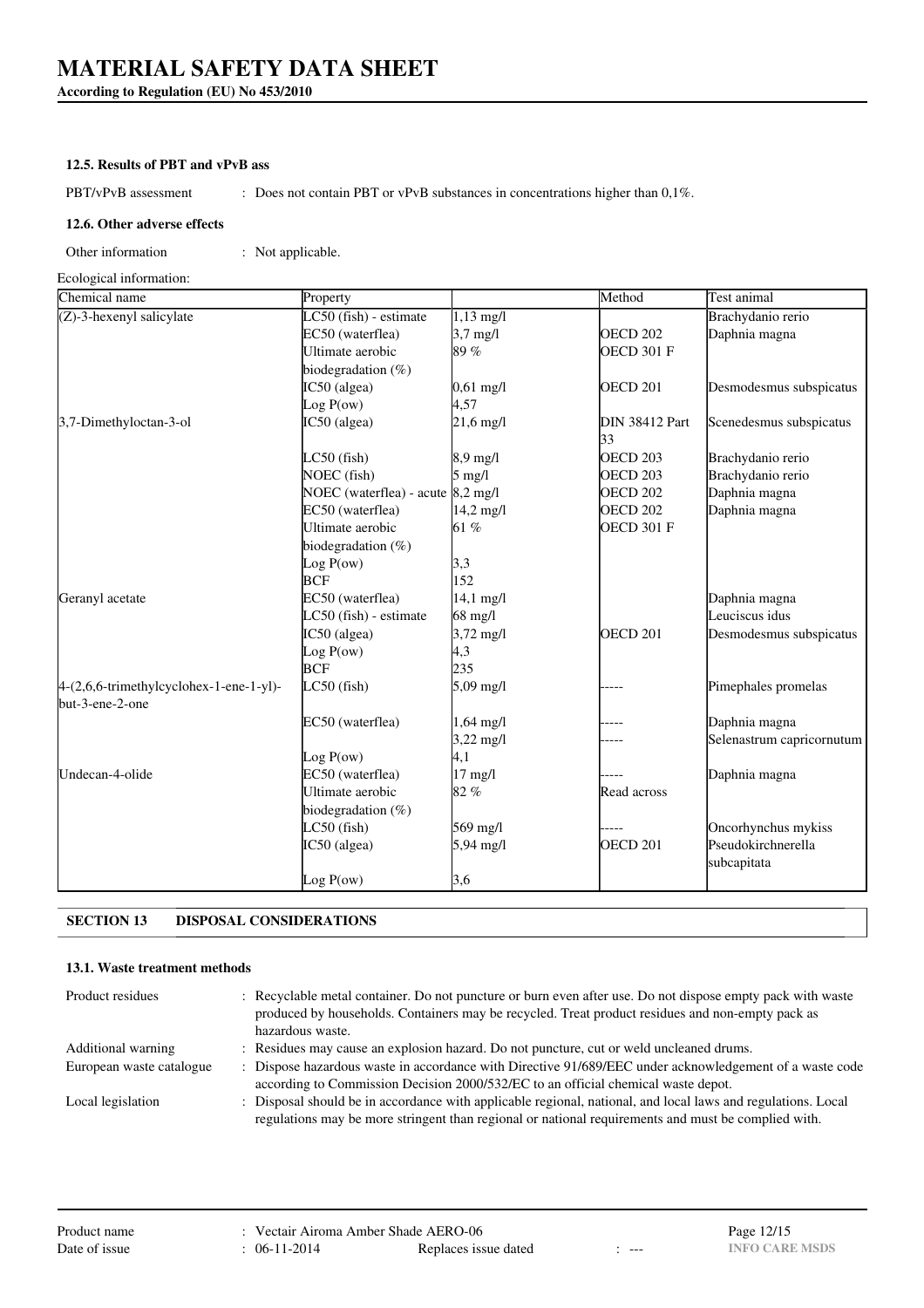**According to Regulation (EU) No 453/2010**

## **SECTION 14 TRANSPORT INFORMATION**

#### **14.1. UN number**

UN nr. : UN 1950

#### **14.2. UN proper shipping name**

Transport name : AEROSOLS

#### **14.3/14.4/14.5. Transport hazard class(es)/Packing group/Environmental hazards**

| ADR/RID (road / railway) |                |
|--------------------------|----------------|
| Class                    | $\therefore$ 2 |
| Classification code      | .5F            |
| Packaging group          |                |
| Danger label             | : 2.1          |
|                          |                |

#### IMDG (sea)

| Class              | $\therefore$ 2    |
|--------------------|-------------------|
| Packaging group    |                   |
| EmS (fire / spill) | $: F - D / S - U$ |
| Marine pollutant   | : No              |
| IATA (air)         |                   |
| Class              |                   |

#### **14.6. Special precautions for user**

| Other informa |
|---------------|
|               |

thermation : Country specific variations may apply. It is possible that a "Limited Quantity" exemption applies to the transport of this product.

#### **14.7. Transport in bulk according to Annex II of MARPOL 73/78 and the IBC Code**

Marpol : Not intended to be carried in bulk according to International Maritime Organisation (IMO) instruments. Packaged liquids are not considered bulk.

#### **SECTION 15 REGULATORY INFORMATION**

#### **15.1. Safety, health and environmental regulations/legislation specific for the substance or mixture**

Community regulations : Regulation (EC) No 453/2010 (REACH), Regulation (EC) No 1272/2008 (CLP), 75/324/EEC (aerosols) and other regulations. In the UK it is recommended that all aerosols should be labelled on the back with the warning about the dangers of volatile solvent abuse. The label should contain the badge 'Solvent Abuse Can Kill Instantly' accompanied by the phrase 'Use only as directed'.

#### **15.2. Chemical safety assessment**

Chemical safety assessment : Not applicable.

## **SECTION 16 OTHER INFORMATION**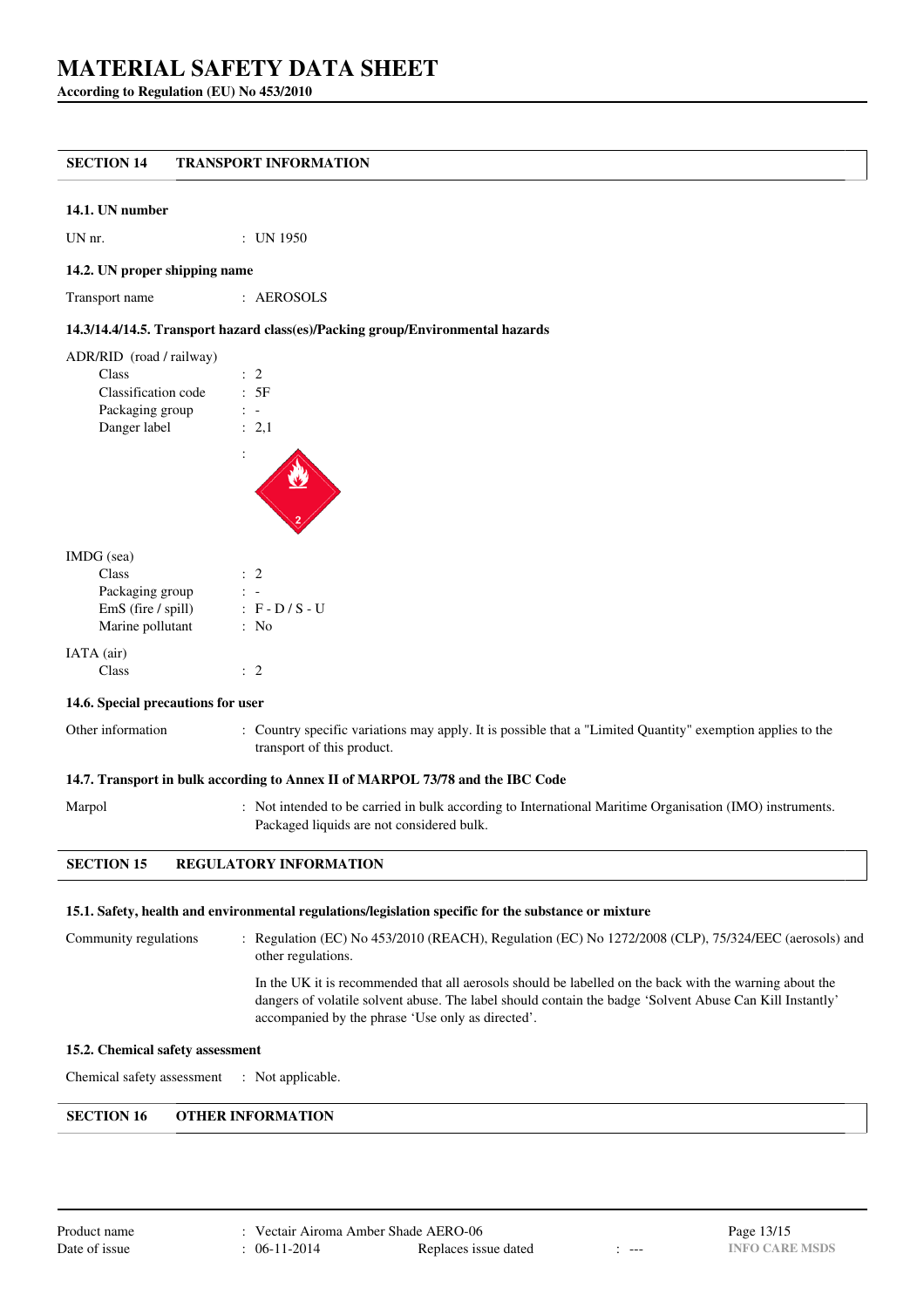**According to Regulation (EU) No 453/2010**

### **16.1. Other information**

The information in this safety data sheet is compiled in compliance with Regulation (EC) No 453/2010 dated 20 May 2010 and accurate to the best of our knowledge and experience at the date of issue specified. It is the user's obligation to use this product safely and to comply with all applicable laws and regulations concerning the use of the product. This safety data sheet complements the technical information sheets but does not replace them and offers no warranty with regard to product properties.

Users are also forewarned for any hazards involved when the product is used for other purposes than those for which it is designed.

Changed or new information with regard to the previous release is indicated with an asterisk (\*).

| Full text of R-phrases mentioned in section 3: |                                                                                                            |
|------------------------------------------------|------------------------------------------------------------------------------------------------------------|
| R10                                            | Flammable.                                                                                                 |
| R11                                            | Highly flammable.                                                                                          |
| R <sub>12</sub>                                | Extremely flammable.                                                                                       |
| R <sub>22</sub>                                | Harmful if swallowed.                                                                                      |
| <b>R36</b>                                     | Irritating to eyes.                                                                                        |
| <b>R38</b>                                     | Irritating to skin.                                                                                        |
| R41                                            | Risk of serious damage to eyes.                                                                            |
| R43                                            | May cause sensitisation by skin contact.                                                                   |
| R50/53                                         | Very toxic to aquatic organisms, may cause long-term adverse effects in the aquatic environment.           |
| R51/53                                         | Toxic to aquatic organisms, may cause long-term adverse effects in the aquatic environment.                |
| R <sub>65</sub>                                | Harmful: may cause lung damage if swallowed.                                                               |
| R66                                            | Repeated exposure may cause skin dryness or cracking.                                                      |
| R <sub>67</sub>                                | Vapours may cause drowsiness and dizziness.                                                                |
| Full text of H-phrases mentioned in section 3: |                                                                                                            |
| H <sub>220</sub>                               | Extremely flammable gas.                                                                                   |
| H <sub>225</sub>                               | Highly flammable liquid and vapour.                                                                        |
| H <sub>226</sub>                               | Flammable liquid and vapour.                                                                               |
| H <sub>280</sub>                               | Contains gas under pressure; may explode if heated.                                                        |
| H <sub>3</sub> 02                              | Harmful if swallowed.                                                                                      |
| H <sub>304</sub>                               | May be fatal if swallowed and enters airways.                                                              |
| H315                                           | Causes skin irritation.                                                                                    |
| H317                                           | May cause an allergic skin reaction.                                                                       |
| H318                                           | Causes serious eye damage.                                                                                 |
| H319                                           | Causes serious eye irritation.                                                                             |
| H336                                           | May cause drowsiness or dizziness.                                                                         |
| H410                                           | Very toxic to aquatic life with long lasting effects.                                                      |
| H411                                           | Toxic to aquatic life with long lasting effects.                                                           |
| H412                                           | Harmful to aquatic life with long lasting effects.                                                         |
| <b>EUH066</b>                                  | Repeated exposure may cause skin dryness or cracking.                                                      |
|                                                | List of abbreviations and acronyms that could be (but not necessarily are) used in this safety data sheet: |
| <b>ADR</b>                                     | : European Agreement concerning the International Carriage of Dangerous Goods by Road                      |
| ATE                                            | : Acute Toxicity Estimate                                                                                  |
| <b>CLP</b>                                     | : Classification, Labeling & Packaging                                                                     |
| <b>CMR</b>                                     | : Carcinogenic, Mutagenic or toxic for Reproduction                                                        |
| <b>EEC</b>                                     | : European Economic Community                                                                              |
| <b>IATA</b>                                    | : International Air Transport Association                                                                  |
| IBC code                                       | : International Bulk Chemical Code                                                                         |
| <b>IMDG</b>                                    | : International Maritime Dangerous Goods Code                                                              |
| LD50/LC50                                      | : Lethal Dose/Concentration for 50% of a population                                                        |
| <b>MAC</b>                                     | Maximum Allowable Concentration                                                                            |
| <b>MARPOL</b>                                  | International Convention for the Prevention of Pollution From Ships                                        |
| NO(A)EL                                        | No Observed (Adverse) Effect Level                                                                         |
| <b>OECD</b>                                    | Organisation for Economic Co-operation and Development                                                     |
| PBT                                            | : Persistent, Bioaccumulative and Toxic                                                                    |
| PC                                             | : Chemical product category                                                                                |
| PT                                             | : Product type                                                                                             |
|                                                |                                                                                                            |